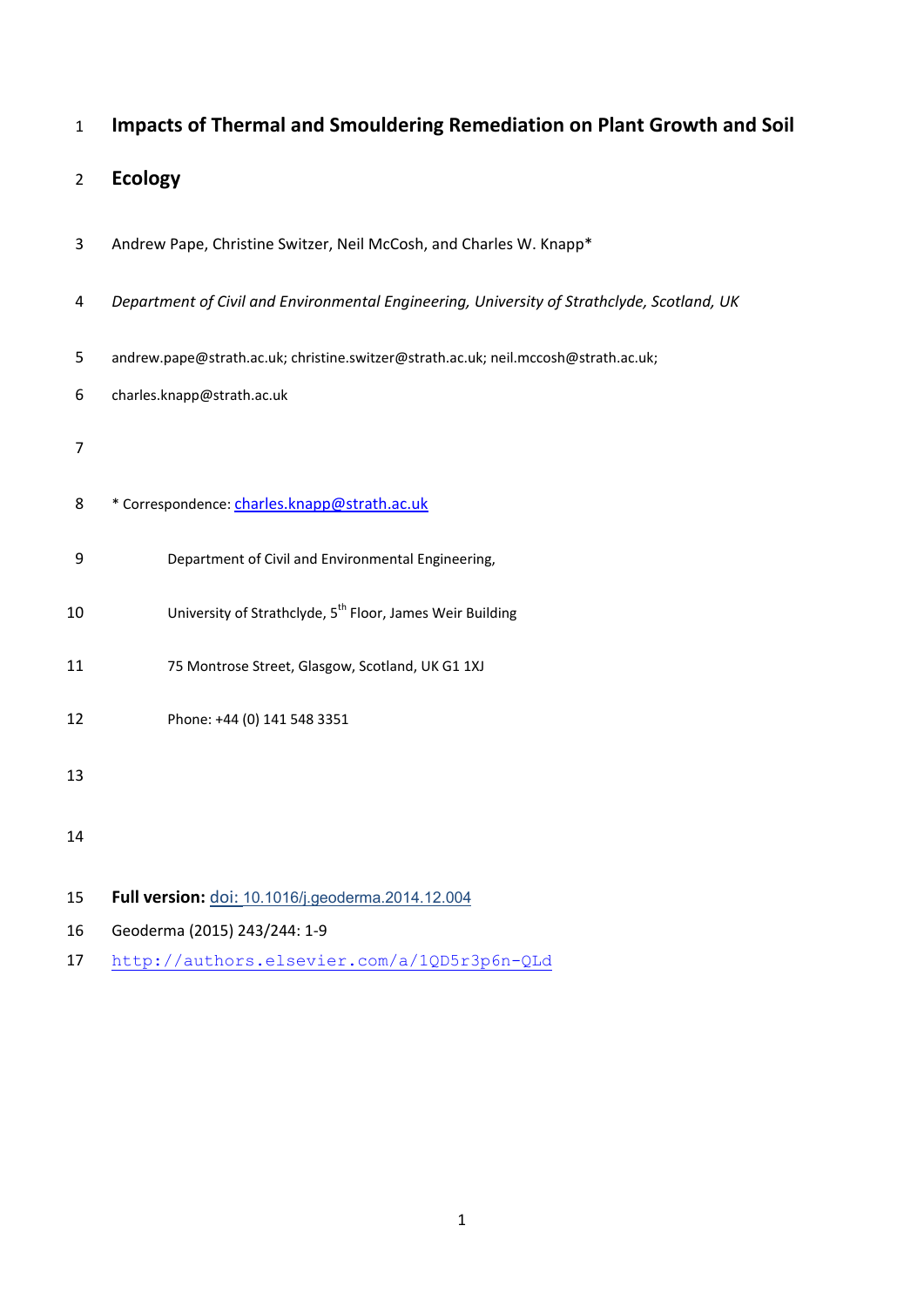# **1. Introduction**

 Soil contamination remains a global problem. Europe faces an estimated 342,000 sites of known contamination and a further 2.5 million potentially contaminated sites (van Liederkerke *et al.*, 2014). A great deal of effort has gone into developing remediation processes to remove or reduce the 22 impact of these contaminants in the environment. For organic pollutants such as oils, tars, and polycyclic aromatic hydrocarbons (PAHs), a range of techniques has been developed using heat treatment or combustion processes to volatilise and extract, or destroy, these contaminants. Typical operating ranges vary from 100°C for many vapour extraction methodologies (Heron *et al*., 2005; 26 Buettner and Daily, 1995), to in excess of 1000°C during ex-situ incineration of heavy oils and tars (Anthony and Wang, 2006). Smouldering remediation exposes soils to temperatures of 600-1100°C or more (Switzer *et al.,* 2009; Pironi *et al.,* 2011; Switzer *et al.*, 2014). Optimised treatment regimes can significantly reduce the contaminant load of the soil, sometimes to safe levels where re-use can be considered; however, the effects of treatment conditions on soil quality must be understood in order to support re-development after remediation.

 Post-remediation effects are particularly important if the soils are to support plant growth for phytoremediation, biomass crop production, habitat restoration, or urban green space. The effects of heating on soil depend on treatment temperatures and the duration of exposure. Even the lower temperatures (~100°C) utilised in remediation will impact soil biota—killing plant propagules, macro fauna, and microorganisms (Certini, 2005). As treatment temperatures increase, other negative impacts occur, such as charring and subsequent loss of organic matter (Certini, 2005) and atmospheric losses of nitrogen (Glass *et al*., 2008; Gray & Dighton, 2006). Losses of organic matter and nitrogen will be almost complete for any treatments above 500°C (Glass *et al*., 2008; Gray & Dighton, 2006) , at which point clay minerals breakdown and aggregate, physically altering the soil (Ulery *et al*., 1996; Terefe *et al*., 2008; Ketterings *et al*., 2000). Physical changes to clay minerals and loss of organic matter severely reduce soil's ability to retain valuable nutrients (Kang and Sajjapongse, 1980). High temperatures also affect the biological availability of many macro-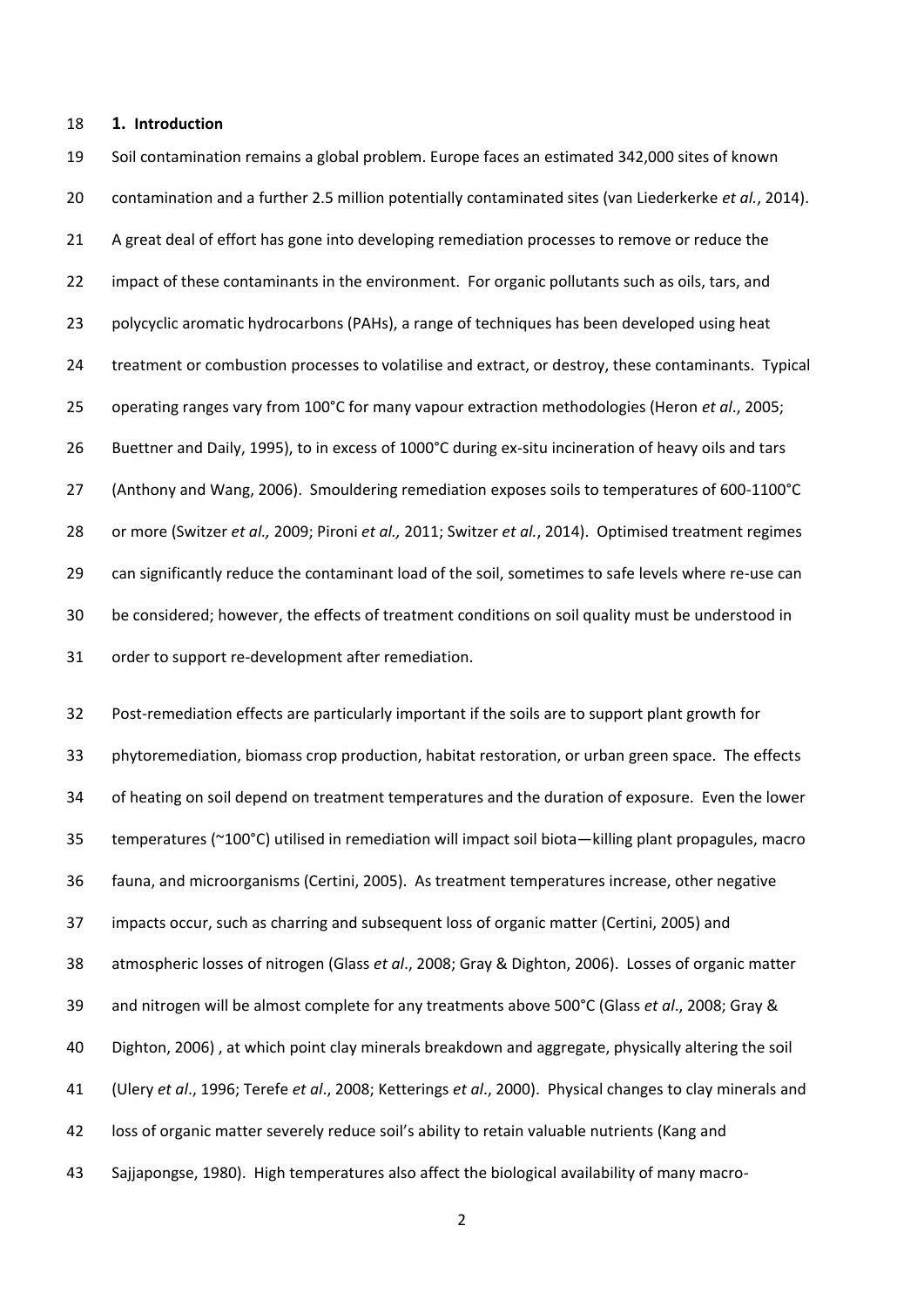nutrients such as phosphorus, potassium and calcium by altering geochemistry (Kang and Sajjapongse, 1980; Galang *et al*., 2010). At very high temperatures (e.g., > 1000°C), less volatile nutrients may become lost to the atmosphere, including phosphorus (Galang *et al*., 2010). Compiled literature evidence suggests alterations to chemical conditions depend on remediation temperature.

 While many previous experiments have focused on relatively lower temperatures and discrete target temperatures, few have examined the full-range of temperatures utilised by remediation technologies. Even less frequently have chemical conditions been compared to multiple biological metrics simultaneously. At low heating temperatures (60-350˚C), complicated relationships exist between heating temperature and plant growth (Cébron, *et al*., 2009; 2011). Combining the results of a number of studies, Johnson (1919) observed that heating in this range could unpredictably have both positive and negative effects on growth depending on soil and plant type. At higher temperatures (>400˚C), results seem more consistent. For instance, Kang and Sajjapongse (1980) observed reduced biomass in rice plants grown in soil heated to 500˚C compared to those heated to 200˚C or less. Roh *et al.* (2000), studying the thermal desorption of mercury, found greater plant growth in soil treated at 350˚C compared to 600˚C, despite higher residual toxin levels. Given the range of temperatures now utilised during thermal and smouldering remediation (ambient to over 1000˚C), evaluation of the effects of soil heating on plant growth over this full range is important to estimate the effects of specific remediation techniques.

 In addition to impacts on plants, soil heating can have significant effect on the soils' ability to sustain microbial communities, with consequential impacts on nutrient cycling, organic decomposition, and, in terms of soils with remaining contamination, bio-polishing of residual contaminants (Cébron, *et al.*, 2009, 2011; Thion, *et al*., 2012). Successful re-colonisation by microorganisms and plants is essential to sustainable ecosystem recovery. Re-colonisation depends on many factors, but the availability of food (carbon) and nutrients are two key factors. For example, Bárcenas-Moreno and Bååth (2009) observed reduced microbial biomass after 21 days of incubation when carbon levels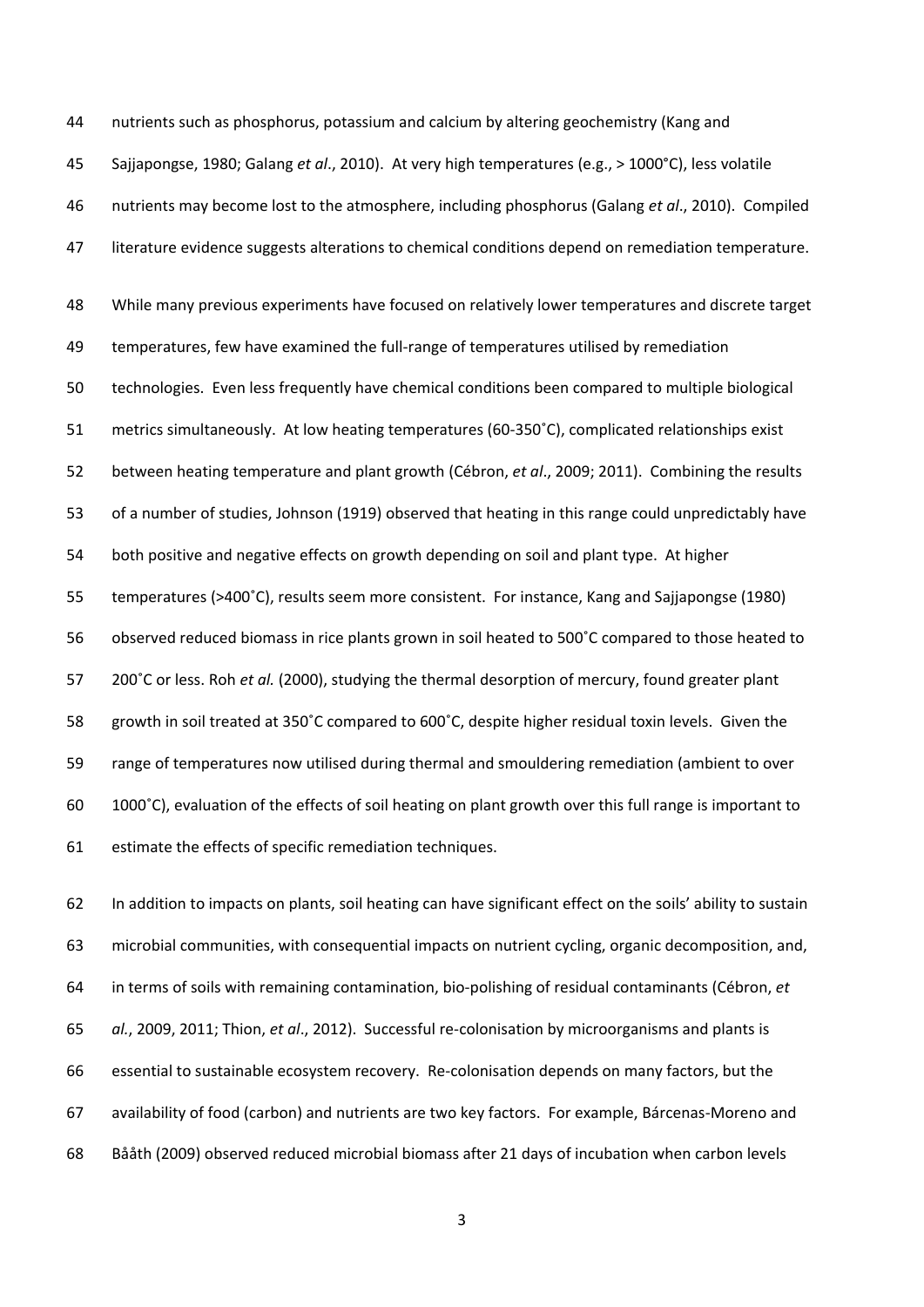had significantly been reduced by heating to 400-500°C. Higher temperatures are even more likely to remove carbon and nutrients, and as a result, microbial re-colonisation of these soils becomes severely inhibited. The extent to which micro-organisms can re-colonise soils, in terms of key- population levels and functional roles, are important in predicting whether long-term viable soil ecosystems are possible without continuous nutritional inputs.

 This paper examines how full-range of soil remediation technologies impact *Trifolim pratense* (red clover) and *Festuca rubra* (red fescue), two representative proxies for the effects of thermal and smouldering remediation processes on plants. The red clover was selected for its ability to create rapid vegetative cover, fix atmospheric nitrogen through associations with symbiotic microorganisms, and enhance succession on lithoseric soils (Li and Daniels, 1992; Jefferies *et al*.,

 1981). Fescue is a commonly used grass for soil-erosion control and establishing plant growth on bare ground. Changes to soil physical and chemical properties are simultaneously quantified to 81 determine changes to soil characteristics after thermal (105 – 1000 °C) and smoulder treatments. Microbial community recovery and enzyme activity are examined to establish the soils' capabilities to effectively cycle nutrients. These analyses identify, among the combinations of high temperature 84 treatment and soil types, the ecological impacts to better inform post-treatment interventions to create an effective growing media for the desired land use.

#### **2. Materials and Methods**

# *2.1 Soil Samples and Treatments*

 We selected two topsoils for this study: an acidic loam (Soil 1) from northeast Scotland, and a 89 commercially available horticultural soil (Soil 2) with a neutral pH. While organic contaminants could contribute to soil structure (Monserie et al., 2009), pristine soils were selected for quasi-baseline purposes. All soils were air-dried and sieved to below 2mm; soils were then oven dried at 105°C for 92 three days to remove moisture before being heat-treated at 250°C, 500°C, 750°C and 1000°C.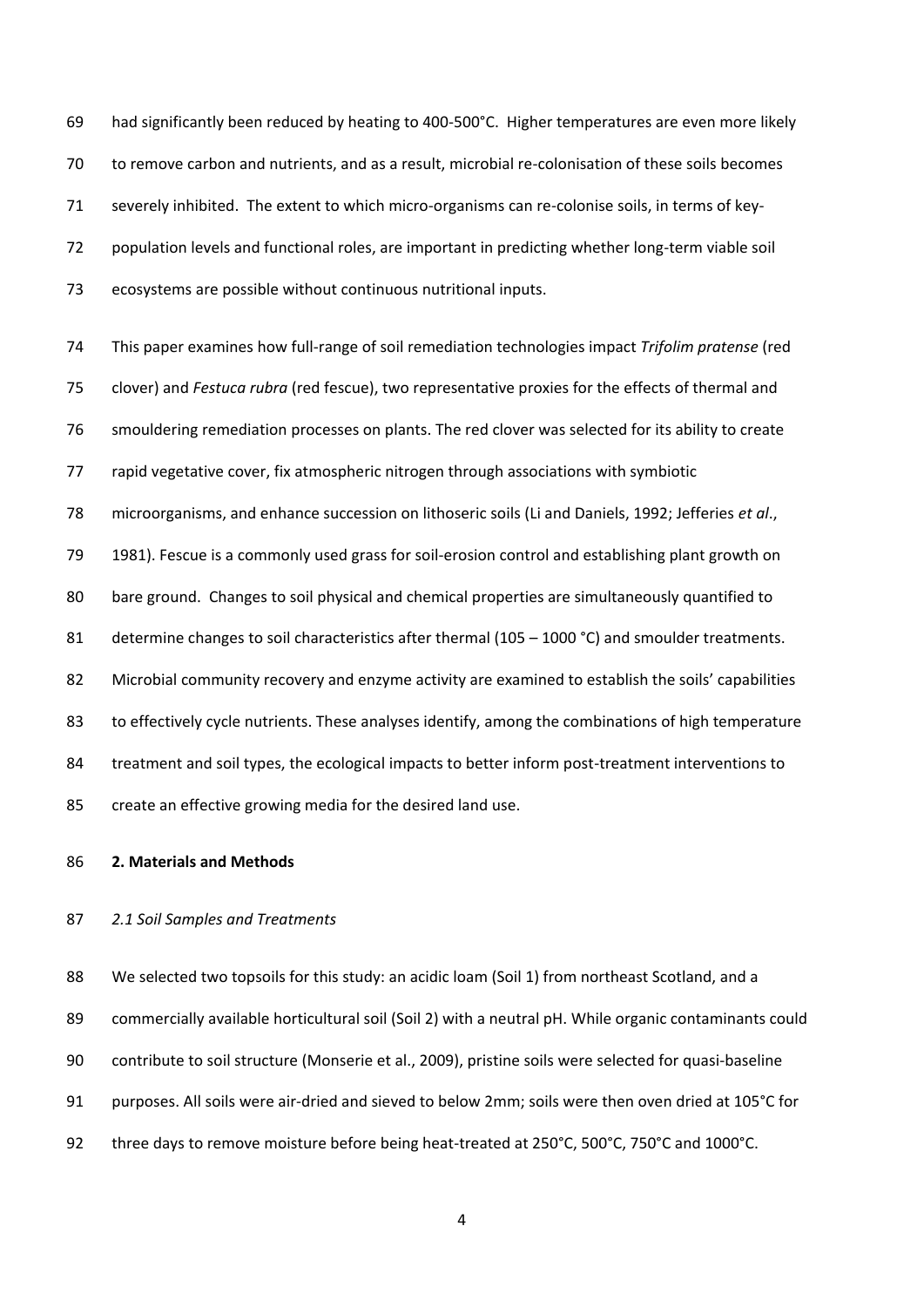Basically, 500g-portions of oven dried soil were spread out in a large crucible, around 4cm deep, heated in a muffle furnace (Nabotherm P330, Lilienthal, Germany) and then held at temperature for one hour; 15-20 portions were bulked together for each soil-temperature treatment. Air-dried soils, without any further heating, represented experimental controls.

97 Additional portions of each soil type were artificially contaminated with coal tar (80g/kg) and treated via smouldering remediation (SM) (Pironi *et al*., 2009) to evaluate its related effects. Based on Switzer *et al.* (2009), a heating element and air diffuser were emplaced in around 5cm of clean sand at the bottom of a 3-litre quartz column. The column was filled with contaminated soil until 10cm of the beaker remained, and another layer of clean sand. A central line of thermocouples was used to monitor smoulder progression. The smoulder process started by heating soils to 300°C, at which point the air flow commenced and the heater was switched off. Smouldering proceeded until smoke production ceased and temperatures declined, at which time airflow was stopped.

*2.2 Soil Analyses*

 Further details of the physical and chemical measurements of soils can be found in Pape, *et al*. (in review). Soil pH (BS, 2005) and electrical conductivity (BS, 1995c) were recorded using a Multi 7 Mettler-Toledo meter (Columbus, OH, USA) after a two hour extraction in 1:5 soil:water mix. Total organic content was measured by dry ashing at 550˚C for five hours (BS, 2000). Total nitrogen (BS, 110 2001) was measured by quantifying  $NO<sub>x</sub>$  production during combustion using an Apollo 9000 111 TOC/TN analyser (Teldayne Tekmar, Mason, OH, USA). Inorganic nitrogen species (NH<sub>4</sub><sup>+</sup>, NO<sub>3</sub><sup>-</sup>and  $NO<sub>2</sub>$ ) were measured colorimetrically: an indophenol blue method for NH<sub>4</sub><sup>+</sup>; and a sulfanilic acid 113 method for NO<sub>2</sub> with a hydrazine reduction step for NO<sub>3</sub> (ADAS, 1985; Bundy and Meisinger, 1994; Shand *et al.*, 2008). In this study, the only form of inorganic nitrogen present in measurable quantities was ammonium. Available phosphate was measured after an Olsen bicarbonate extraction using molybdate/ascorbic acid colorimetry (ADAS, 1985). Cation exchange capacity (CEC) and exchangeable bases (ADAS, 1985) were measured by sequential leaching with ammonium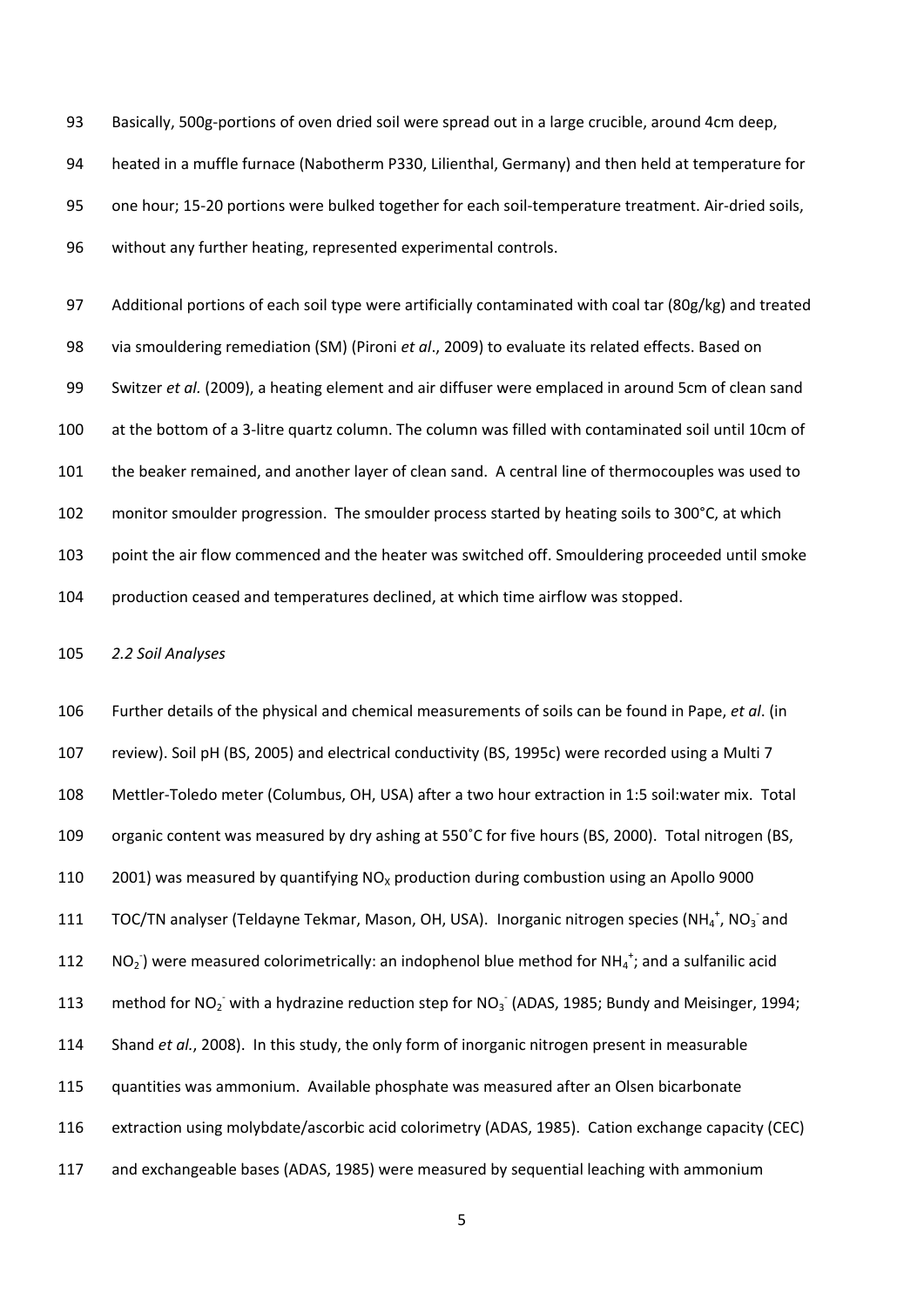acetate and potassium chloride; flame atomic absorption (Perkin Elmer AAnalyst 100, Waltham, MA, USA) determined quantity of bases, and CEC was determined colorimetrically (Bundy and Meisinger, 1994). Levels of bio-available copper and zinc were measured by extraction in ammonium-EDTA (ADAS, 1985) and ICP-OES analysis (Thermo Scientific, Hemel Hempstead, UK). Additionally, proportions of clay, silt and sand were measured using wet sieving and sedimentation (BS, 2009) after dispersion in a sodium carbonate/sodium hexametaphosphate solution.

#### *2.3 Plant Growth Trials*

 Each soil and temperature treatment was further divided by different microbial amendments. Soils were initially wetted to 25% v/m with either sterile de-ionised water controls or microbially amended (MA) with 0.1% m/m of commercial mycorrhizal inoculant and 25% v/m of aerated compost tea (ACT). The ACT comprised of compost (500 mL) in 15L of sterile, deionised water, and 129 juice of one orange; this mixture was aerated for 24hr to encourage microbial growth. The soils were then incubated at 27°C for seven days before being portioned into 200ml pots. Replicates of 3- 4 pots in each treatment were planted with nine red clover (*Trifolium pratense*) or nine red fescue (*Festuca rubra*) seeds, with additional samples left as unplanted controls. All pots were watered using a wick system to maintain constant moisture content (BS, 2011) and grown in a growth chamber at 27±2°C with 16 hours of light per day. One week after planting, the plants were thinned to two per pot, and after a further six weeks, they were harvested and the soils stored refrigerated (4˚C) for analysis.

137 After harvest, the plants were dried at 70°C and analysed for shoot and root extension and dry mass of the roots, shoots, and leaves. In addition, frozen sub-samples of the leaves were analysed for chlorophyll content. Chlorophyll was extracted by heating a leaf sample (20-100mg wet weight) in 10ml of di-methyl sulfoxide at 70°C for six hours (Hiscox and Israelstam, 1979) and analysed colorimetrically according to the equations of Arnon (1949). For clover, the numbers of symbiotic root nodules were also recorded for each plant.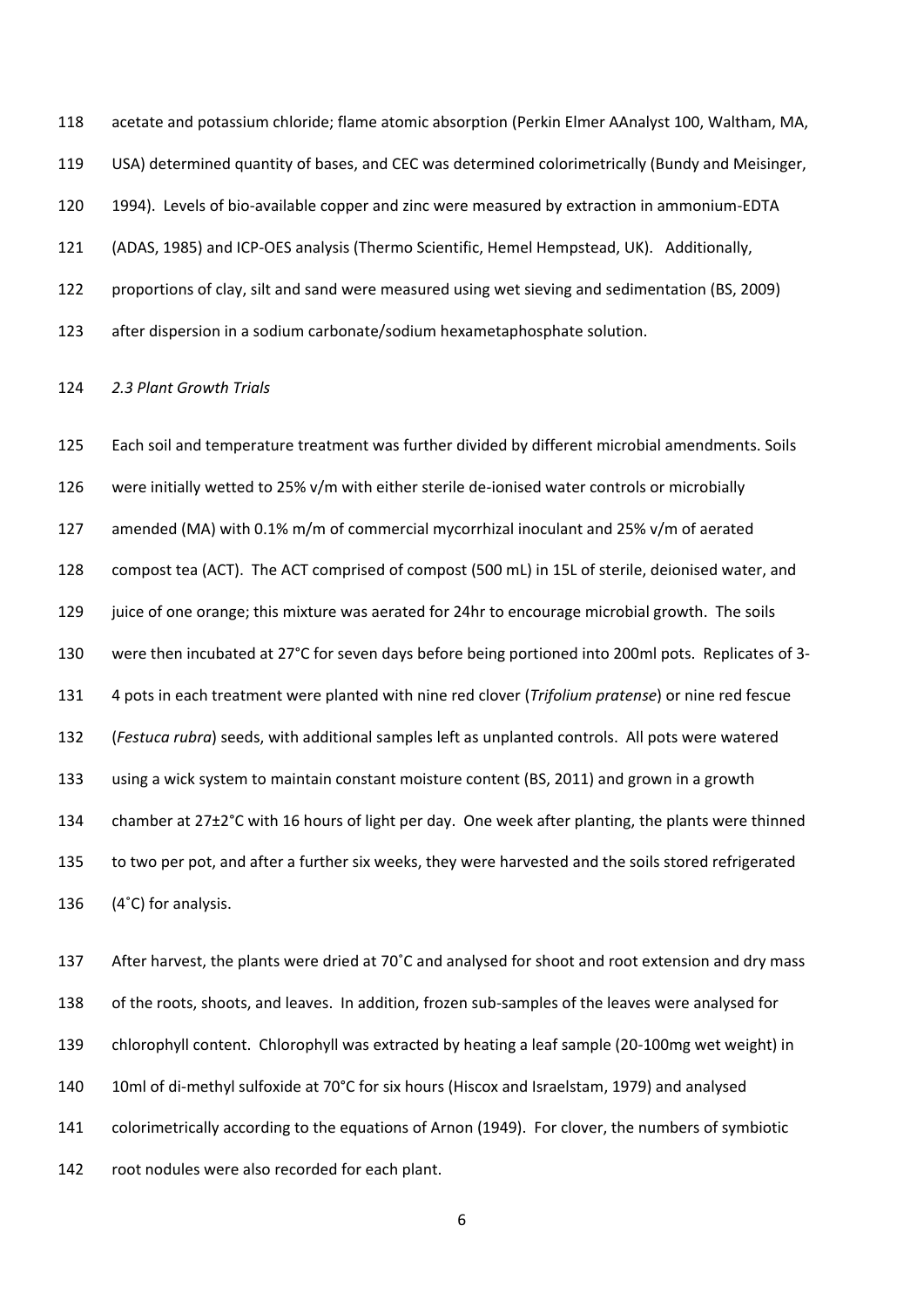To understand the dynamics of the microbial populations, their activities and gene abundances were quantified at the end of the six-week experimental period. To quantify gene abundance in the soil, 0.25g samples were extracted using a MoBio (Carlsbad, CA, USA) PowerSoil DNA isolation kit and a cell disruptor (FastPrep24, MP Biomedicals; Solon, OH, USA). Abundance of "total bacteria" was quantified by qPCR using a BioRad (Hercules, CA, USA) sso-Advanced enzyme system analysing portions of the 16S ribosomal RNA gene (Muyzer *et al*., 1993). In addition, bacteria related to nitrogen cycling were quantified using the same system by targeting specific functional genes, including: *nifH* (Poly et al., 2001) for nitrogen fixers, *nirS* (Kandeler *et al*., 2006) and *nirK* (Henry *et al*., 2004) for nitrifiers (nitrite reduction), and *amoA* (Rotthauwe *et al*., 1997) for ammonia oxidising bacteria. These functional genes were normalised to 16S rRNA to represent relative abundances of total bacteria. See Table 1 for list of specific primers and qPCR operating conditions. Quality control included purified plasmid standards (Smith *et al*., 2004; Graham *et al*., 2010), template-free blanks and post-analytical melt curves to verify PCR reaction efficiencies and check for the presence of PCR artefacts.

 Several extra-cellular enzyme activities were monitored as indicators of microbial activity in the soil. Monophosphoesterase (acid and alkali) and β-glucosidase were analysed using the nitrophenol conjugate system (Tabatabai, 1994; Eivazi and Tabatabai, 1988; Tabatabai and Bremner, 1969); nitrophenol was produced as enzyme activity removed functional groups (either phosphate or glucose), and quantified colorimetrically at 400nm upon the addition of a strong alkali. Ammonia oxidase activity (Jarvis *et al.* 2009) was measured by observing the production of nitrite, by sulfanilic acid colorimetry, in the presence of ammonium sulphate and sodium chlorate, a metabolic inhibitor to prevent the oxidation of nitrite to nitrate.

*2.5 Data analysis*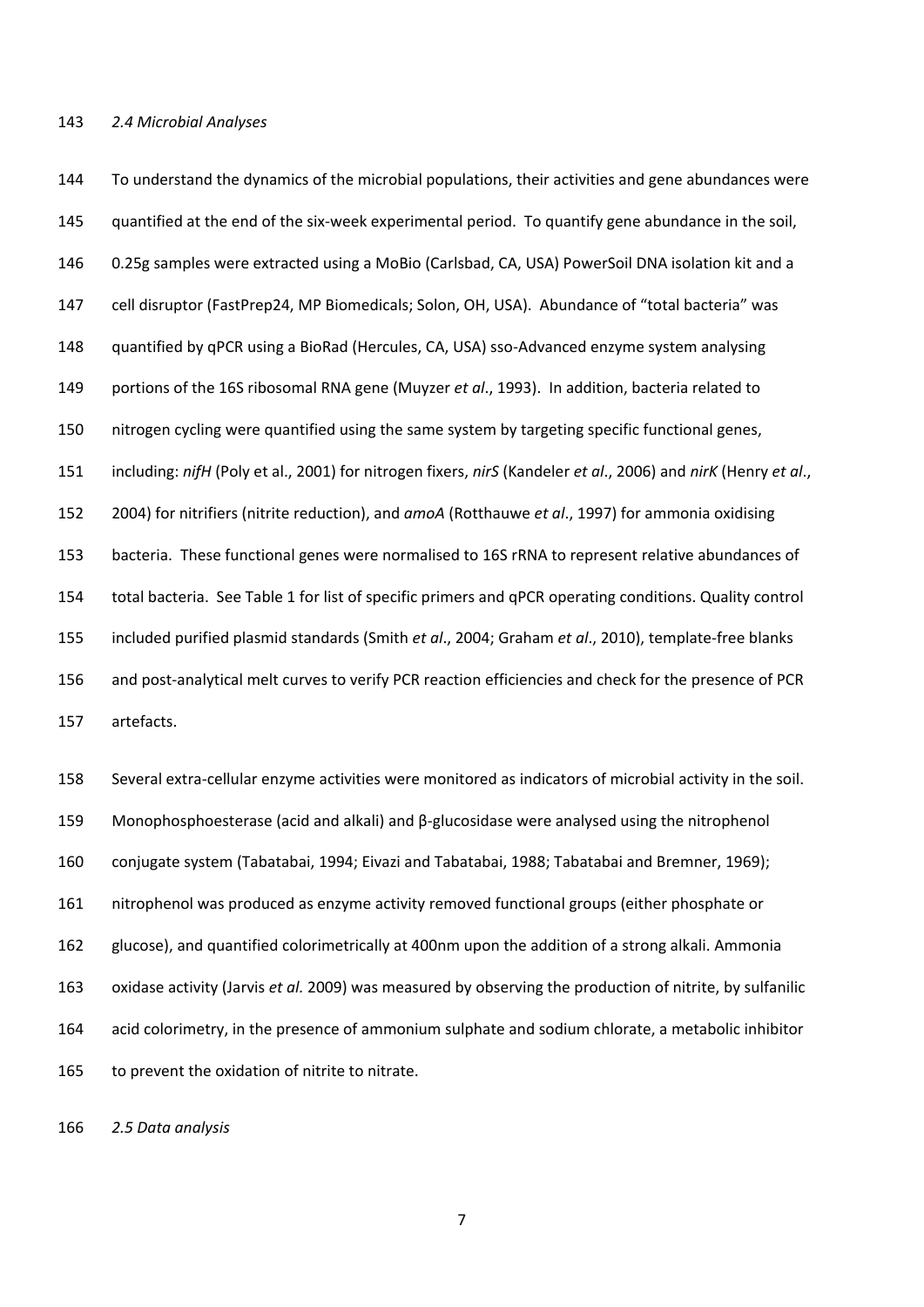Statistical analyses were performed using SPSS (v. 20) software. Data distributions were tested using the Kolmogorov-Smirnov test for single populations. Treatment comparisons were performed either by *t*-tests or one-way *ANOVA*. Due to statistical similarity among irrigation treatments, the microbial treatments of each soil were combined within each heat treatment and compared by one-way *ANOVAs* followed by post-hoc *t*-tests (see supplemental information). Level of significance was pre-172 determined to be  $\alpha$  = 0.05.

# **3. Results and Discussion**

*3.1 Physical and Chemical Changes to Soil Properties*

 When subjected to heating, both soil types exhibited similar changes to their particle size distribution. At temperatures of 250˚C and above, organic matter is lost through pyrolysis and oxidation with only a small fraction of the original content remaining at 750˚C (Table 2). At temperatures above 500˚C, the proportion of clay-sized particles declined (Table 3) through aggregation and disintegration (Ulery *et al*. 1996; Terefe *et al*., 2008; Ketterings *et al*., 2000). Together, these losses resulted in a significant reduction in the CEC and the soils' ability to retain nutrients and water. Additionally, changes in the structure and cohesion of the soil seemed to occurred, with reduced aggregate formation qualitatively observed in soils heated above 500˚C. While not quantified in these experiments, this would be important to monitor in field investigations, as it impacts soil stability and cohesion.

 Macro- (N, K, P, Ca, Mg) and micro- (Cu, Zn) nutrient levels in the soils were affected by heating (Table 2). Some organic nitrogen mineralised to ammonium when heated to 250˚C in Soil 1, and 105˚C - 250˚C in Soil 2. Above 500˚C, the levels of both inorganic and total nitrogen declined due to volatilisation (Glass *et al*., 2008). Most other nutrient concentrations showed a negative relationship with heating temperature. Leachable copper, zinc and phosphate declined in both soils; whereas, magnesium and calcium levels were reduced in Soil 1, and potassium in Soil 2. By 1000˚C, the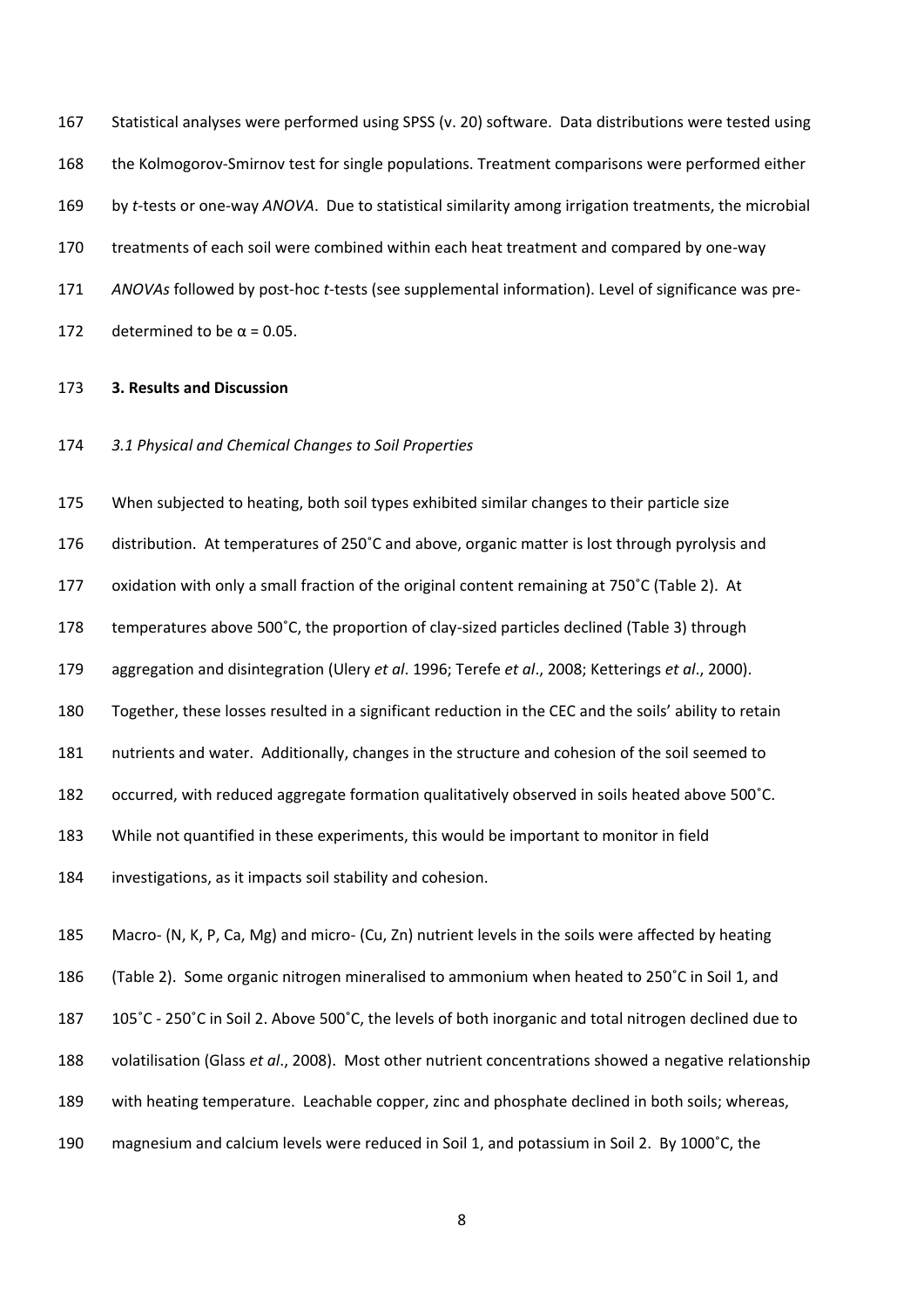bioavailability of most nutrients declined in both soils, which would become a concern for plant growth. Additionally, limited levels of copper and zinc could have impacted microbial enzyme systems (discussed later).

 In terms of other chemical properties, the results became more variable and dependent on soil type. Soil 2 showed variable levels of exchangeable calcium across heating treatments (Table 2). Both soils increased in pH as observed in other studies (Granged *et al*., 2011; Ketterings *et al*., 2000), but in varying degrees. For Soil 1, pH reached 7.3 at 1000˚C, likely due to destruction of organic acids, which would not be anticipated as a problem for restoration after treatment. In Soil 2, the pH reached 11.3 in samples heated at ≥750˚C, which would severely affect subsequent biological 200 activity. This high pH was likely due to the calcination of CaCO<sub>3</sub> to highly soluble and alkaline CaO at these temperatures (Giovannini *et al*., 1990), as evidenced by the high electrical conductivity and  $Ca^{2+}$  concentrations at these temperatures.

# *3.2 Plant Growth Trials*

 Red clover and red fescue were grown in each of the soil treatments (air-dried controls, 105-1000°C and smouldered) to quantify the effects of soil changes on plant growth. Based on initial treatment comparisons (t-tests), treatment temperature was the main driver of treatment variability; as such, microbial treatments of each soil were combined within each heat treatment and compared by one- way *ANOVA.* Plant biometrics showed a negative trend between treatment temperature and plant growth for both species in both soils (Fig 1). Biomass production appeared to be a more sensitive metric than extension, but both results showed similar patterns. Heat treatments ≥250˚C resulted in statistically lower plant growth (p < 0.01, *ANOVA* and post-hoc analysis). By 500˚C, biomass production declined by >50% and leaf quality worsened; many samples, particularly clover, showed lowered chlorophyll content (Table 4). At ≥750˚C, negligible plant production was observed. 214 Although leaf biomass production was too limited to determine chlorophyll content, leaves were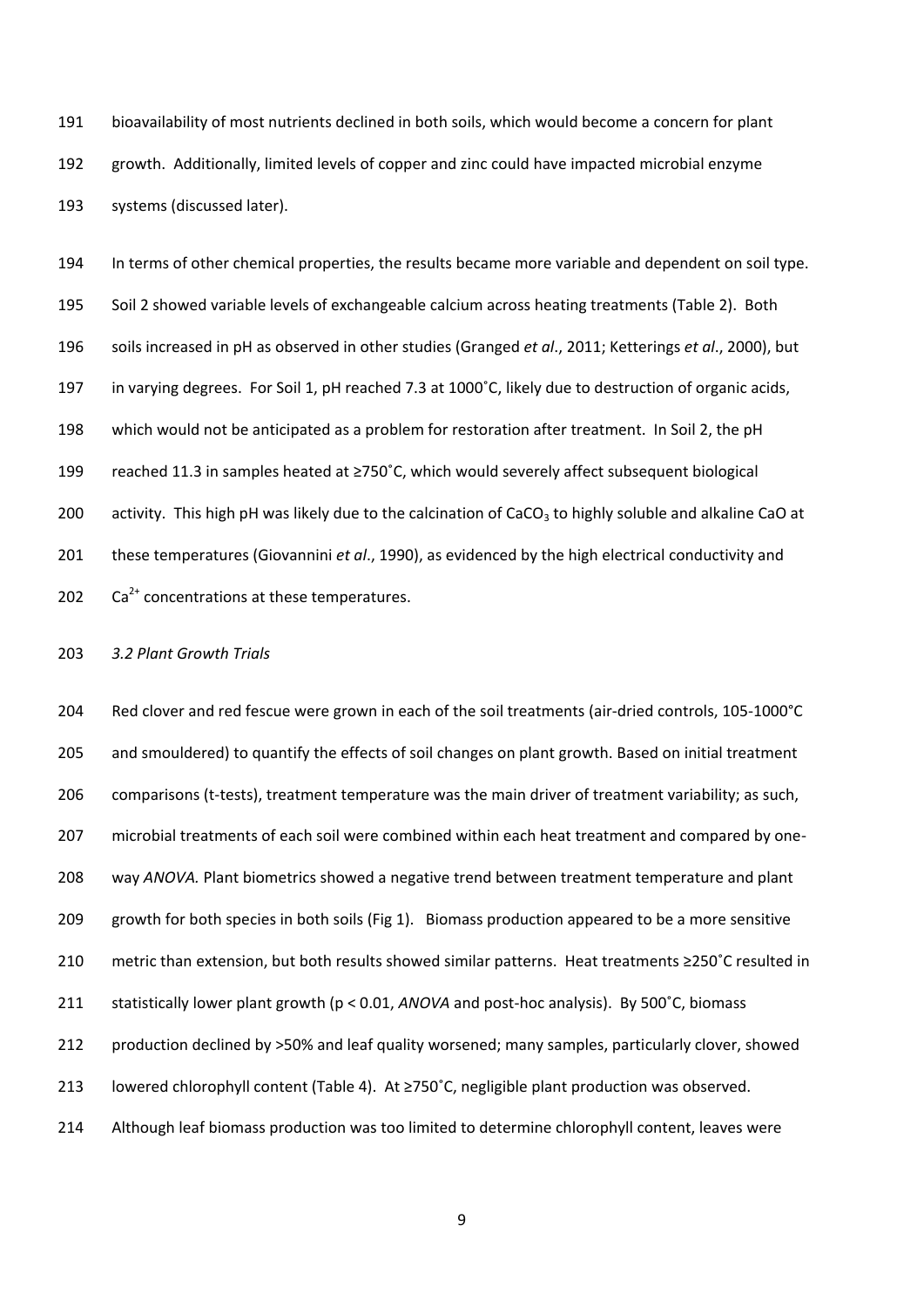visibly chlorotic. These changes related well with the loss of nitrogen and the reduced bioavailability 216 of many macro- and micro-nutrients.

217 In Soil 2, fescue's biomass production doubled when the soil was heated to 105°C and 250°C, when compared to the control sample. Heating at 105˚C released the nitrogen stored in biomass, whereas heating to 250˚C mineralised nitrogen in organic compounds, both of which were evident by enhanced ammonium levels (Table 2). The plants may have benefited from the release of nitrogen that would otherwise be assimilated in microbial biomass (Kaye and Hart, 1997); improved in plant growth have been noted resulting from some fires (Kennard and Gholz, 2001; Madrigal, et al., 2010). 223 Nitrogen deficiency in the control sample was supported by the significantly lower chlorophyll content in the leaves of the fescue compared to the 105˚C and 250˚C treatments (Table 4). A similar 225 pattern in growth and chlorophyll content was not evident for clover in this soil; the presence of numerous nitrogen-fixing root nodules (Table 5) could have provided additional nitrogen to overcome soil deficiency.

 For most plant-soil combinations, the 250˚C heat treatment was statistically intermediate between the 105˚C and 500˚C treatments (Fig. 1) in terms of biomass production. In Soil 1, biomass production for clover at 250˚C is equivalent to production at 500˚C and lower than expected given biomass production in other soil/plant combinations and reductions in nutrient levels (Table 2). A 232 possible cause was increased toxicity by a chemical released by the heating. This is more pronounced in clover, as it is known to be more sensitive than grasses (Johnson, 1919). The reason for this sensitivity remains unclear, but large increases in ammonium (+1600%) and exchangeable manganese (+750%) levels (Table 2) were apparent at 250˚C in Soil 1, both of which are toxic to plants at high levels (Britto and Krunzucker, 2002; Osborne *et al*., 1981). Similar but less dramatic increases were observed in Soil 2, perhaps explaining why toxicity was not observed in this soil.

*3.3 Microbial Re-colonisation*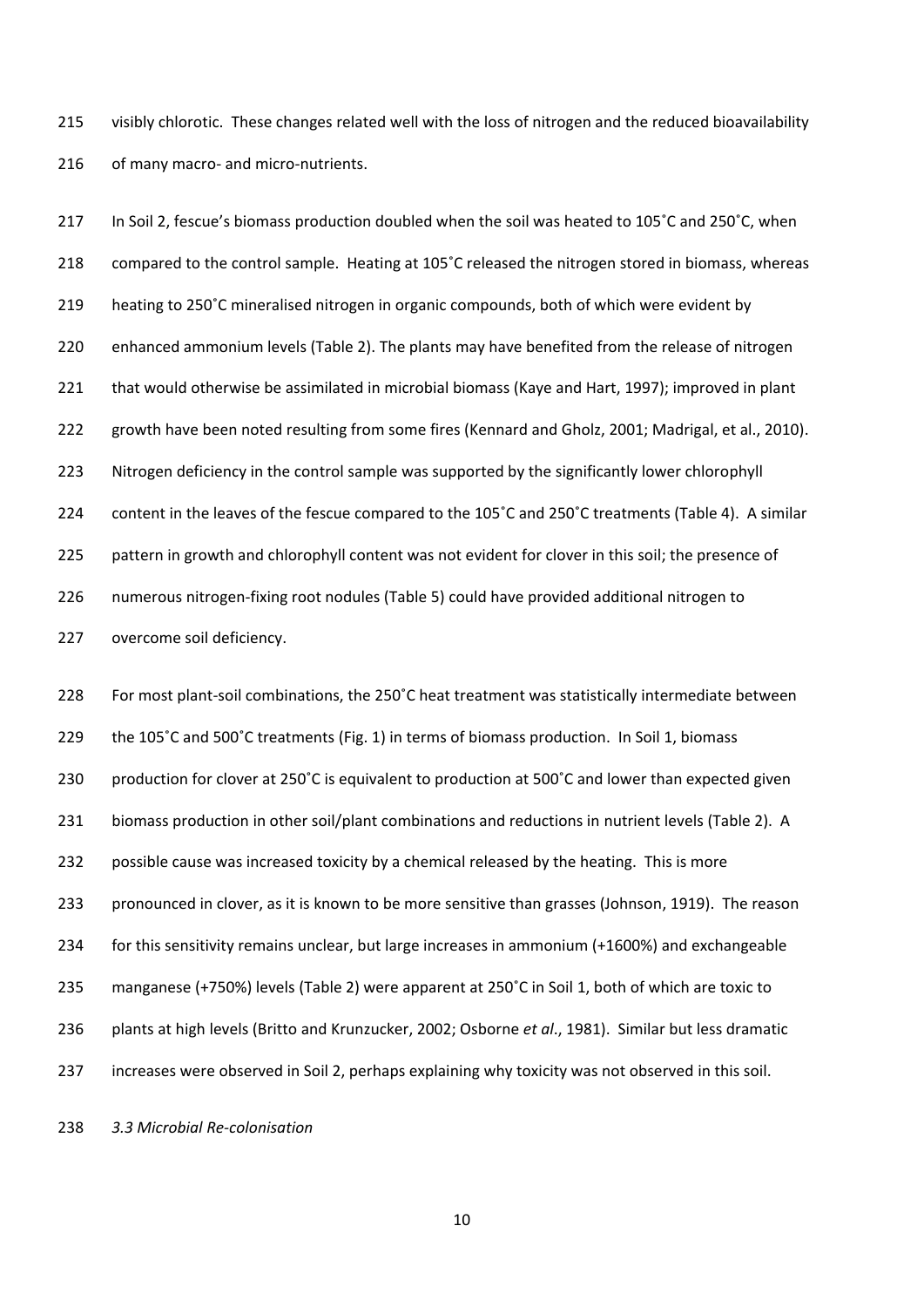Soil samples were subject to DNA extraction and gene quantification using qPCR. No consistent 240 patterns in the data were observed between the various plant and microbe treatments within each heat treatment. Airborne and seedborne re-colonisation supplied a range of organisms to the soil. Airborne colonisation of un-inoculated samples was apparent with visible growth occurring within a few days of re-wetting in the 105°C and 250°C treatments. This pattern existed for all of the genes quantified and the same functional guilds were present in both inoculated and un-inoculated samples. Because there were no treatment-related differences, results within the plant and microbe treatments were combined to compare temperature-related results with one-way *ANOVA*.

 Levels of 16S-rRNA gene abundance were measured as proxies for overall bacterial abundance. 248 Eight weeks after re-wetting soils, the bacterial populations were similar (≈10<sup>8</sup> genes/g) among the heat treatments <500°C (Fig 2). In these heat treatments, levels of organic matter and nutrients in the soil had not yet significantly declined. The availability of carbon and nutrients, together with the 251 rapid proliferation potential of bacteria, ensured that population levels were fully restored during the period of this experiment.

 At ≥500˚C, there were fewer bacteria during recovery. The abundance of 16S-rRNA in the soils were 254 two to three order of magnitudes lower in the 500°C, 750°C, 1000°C and smouldered samples, which followed organic matter patterns after heat treatments. Quality of organic matter might be important. While organic matter remained at 3-5% in the soil exposed to 500°C, there were obvious changes in bacterial abundances. Qualitative changes to the organic matter may have played an important role in microbial proliferation. From the biochar literature, chars produced above 300- 400°C contained less labile carbon (Rutherford *et al*., 2012; Song and Guo, 2012) due to increasing levels of complex aromatic compounds as oxygen and hydrogen are lost from organic molecules (Kim *et al.*, 2012). The recalcitrant organic matter likely reduced the soil's capacity for heterotrophic 262 bacteria. Interestingly, in both soils, higher abundances were found in the 1000°C heat treatment relative to the 500˚C, 750˚C and smouldered soils, but lower than the air-dried "control" values.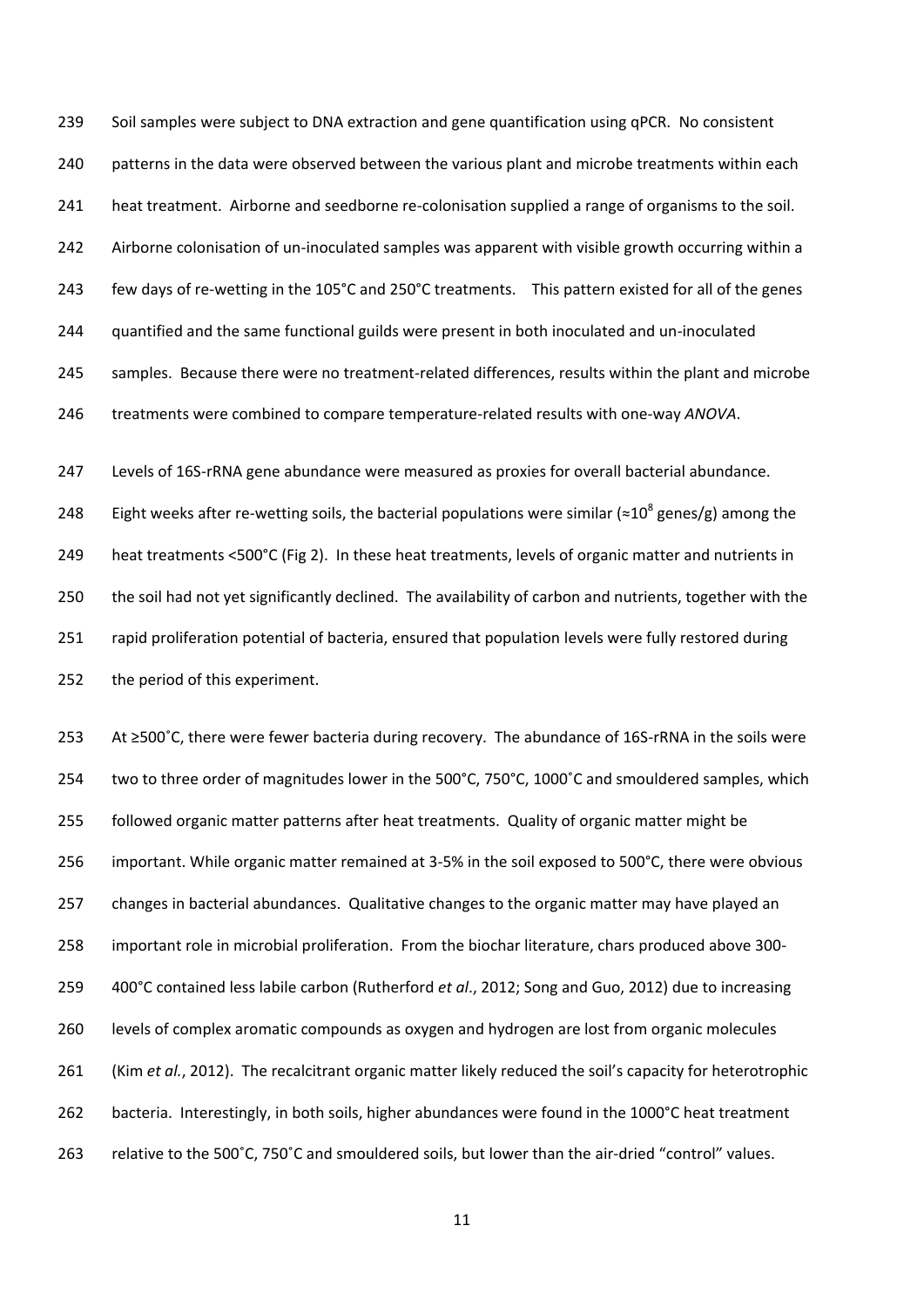The abundances of functional genes involved in nitrogen cycling (*nirS*, *nirK*, *amoA* and *nifH*) followed similar patterns as the 16S-rRNA data (Fig. 2). All of the major guilds responsible for nitrogen cycling were present in the same proportions as 16S rRNA in the different heat treatments with some significant differences. This observation is important, as it suggests that nutrient cycling in the soil could be restored when inputs of limited nutrients are added for any of the heat treatments.

 The biggest differences among *nirS* and *nifH* abundances were in the smouldered samples. The relative abundances of these genes (as per 16S-rRNA gene values) were quite variable within the smouldered treatments and represent a greater fraction of the microbial community. The reason for the variability remains unclear, but it should be noted that both genes produce enzyme subunits that require non-haeme iron to function. Given the presence of high temperatures and reducing agent (coal tar), changes to iron mineralogy and oxidation state would be likely in smouldered soils.

#### *3.4 Nodulation and Growth in Clover*

 Community development in primary succession must include nitrogen-fixing populations to initiate 277 the cycling of organic nitrogen. Based on the DNA concentrations (Fig 2), nitrogen-fixing genes almost uniformly occurred across all heat treatments, within 1-2 orders of magnitude. However, after heat treatment, successful nodulation was limited to samples that received microbial amendments and relatively high-temperature treatments (Soil 1 at 500-750°C, and Soil 2 at 500°C) causing soil to become nitrogen limited (Table 5). Even with the potentially successful microbial inoculants present, nodulation was far from universal, which demonstrates the specificity of conditions and microorganisms required; further, the presence of gene DNA does not guarantee that nodulation will occur. Chemical conditions have an effect as well; at lower heat treatments, the excess nitrogen likely inhibited nodulation (e.g., Imsande 1985), as it comes at an energetic cost to the plants. Further, at higher temperature treatments, soils experienced elevated pH and/or limitation of essential nutrients (e.g., phosphorus) that would limit successful nodulation.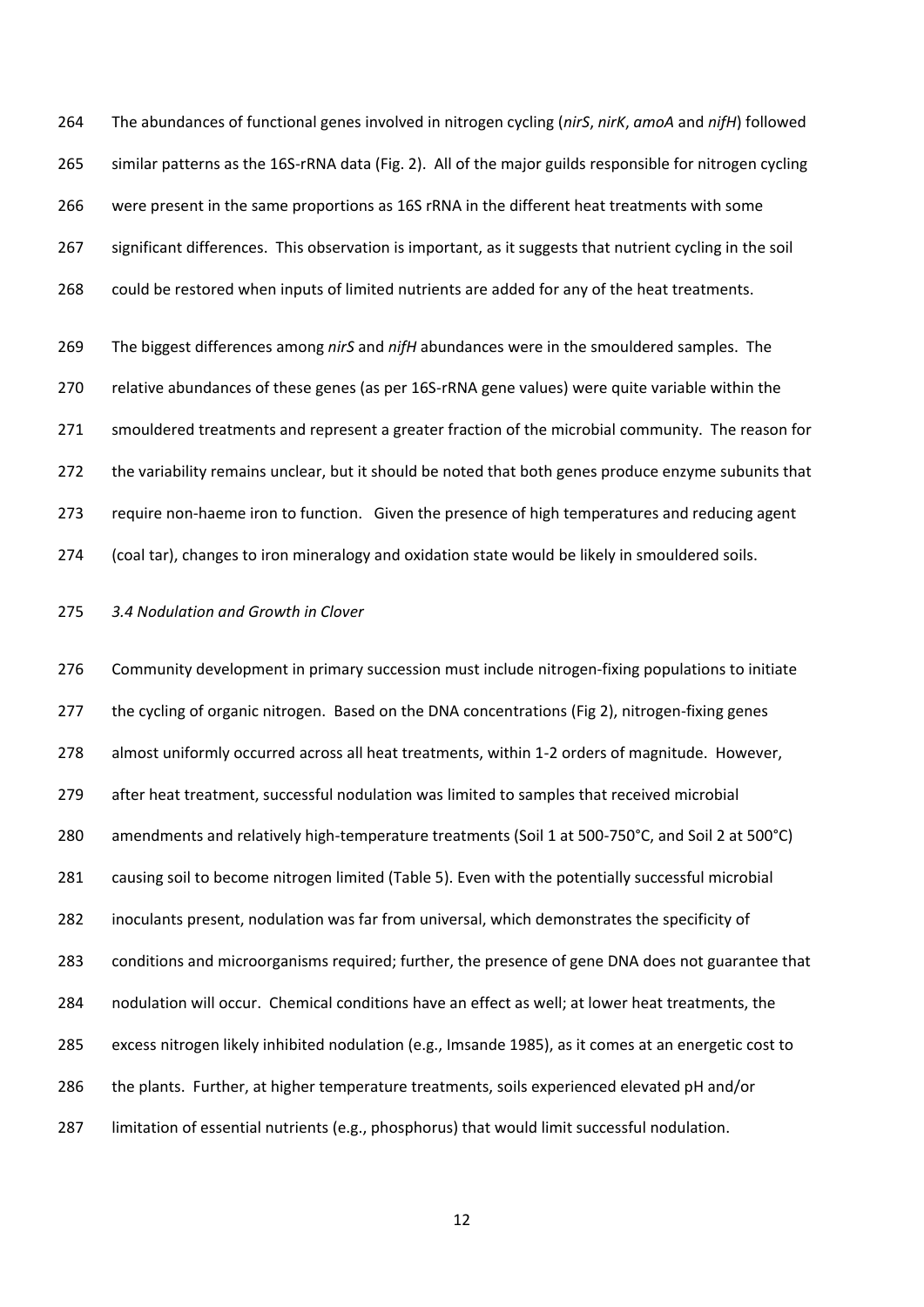To determine whether nodulation improved plant growth, samples were grouped by nodule 289 presence; the total biomass production for each plant was compared by t-tests (Fig 3), and statistically higher growth occurred with nodulated plants. Soil 1 heated at 500°C showed the lowest growth improvement; however, it also had the lowest numbers of nodules per plant (Table 5). Due to the extreme nitrogen limitation in the 750°C sample (Table 2), these samples shows the most dramatic improvement in growth with biomass production increasing four-fold, and for the Soil 294 2 sample heated at 500°C, chlorophyll content of the leaves tripled. This further supports the hypothesis that nitrogen limitation caused by soil heating affected plant growth. The leaves of the 296 Soil 1 sample at 750°C could not be compared directly to the un-nodulated equivalent due to low biomass production, but chlorophyll content in plants with nodules was triple the value when compared to plants without nodules in the 500°C sample for the same soil. Primary organic nitrogen production is critical for the success of restoration strategies (e.g., Vitousek *et al*. 1989) of thermally remediated sites, particularly if low maintenance and minimal resource input are desired.

*3.5 Microbial activity*

 In this study, enzyme assays were used to assess nutrient cycling capability at the end of the growing period to provide an indication of soil recovery. Lower phosphatase activity was observed in Soil 1 compared to Soil 2, particularly for alkali phosphatase due to the lower pH of Soil 1 (pH=4.7) (Fig. 4). Few consistent differences were also observed between plant/microbe treatments though; in some instances, the presence of plants in heated samples enhanced phosphatase activity. For example, in Soil 1 the presence of fescue marginally increased activity in the 105°C heat treatments. By far, the most significant effect was phosphatase activity declining with heat treatment, which corroborates previous observations in literature (e.g., Boerner, et al. 2000; Saá, et al., 1993; Serrasolses and Khanna, 1995). This pattern was also evident for the other enzymes tested where exposure at 500°C represented a critical point, above which spontaneous microbial recovery in soils will unlikely occur.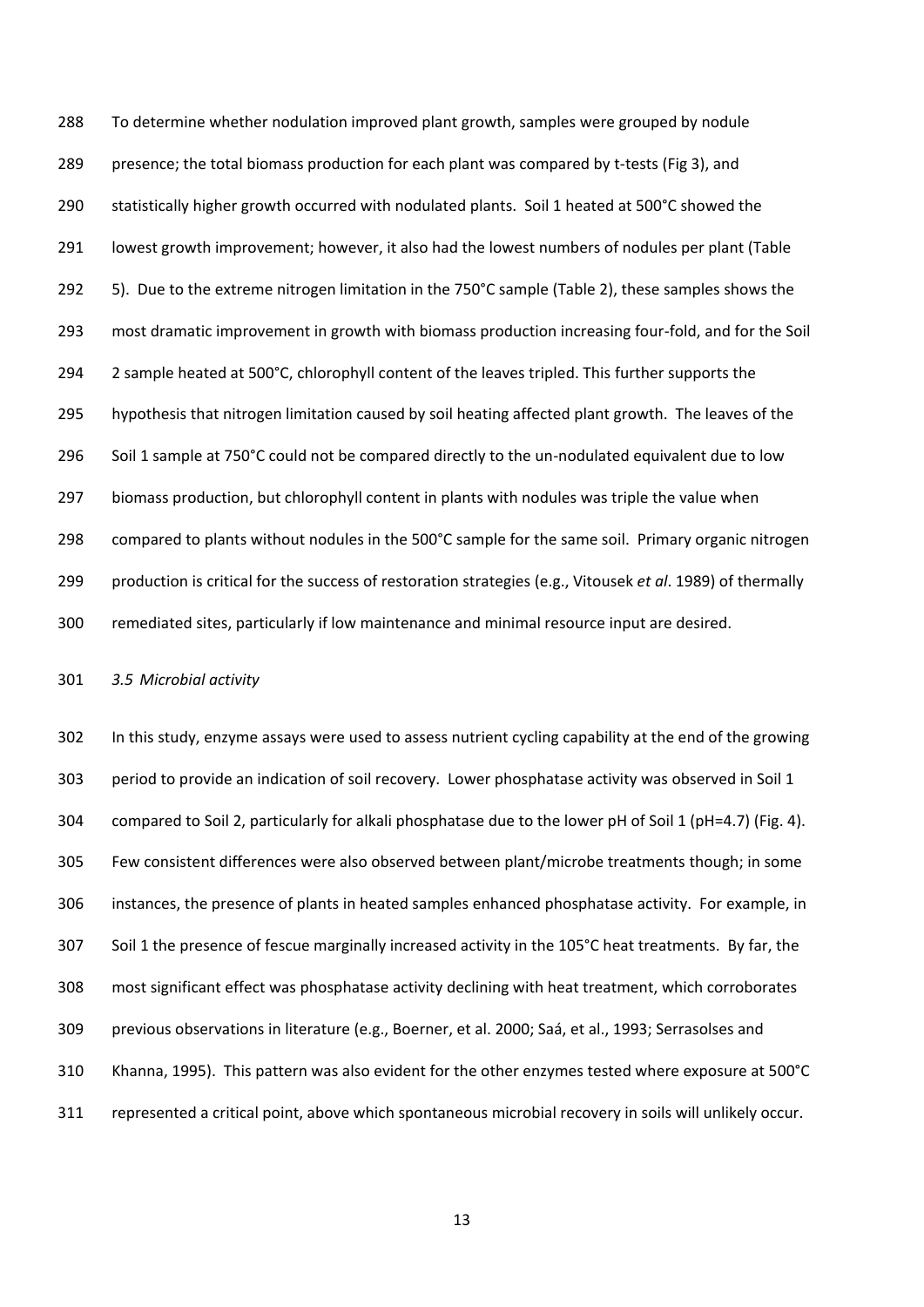For other enzymes, differences occurred between the soils and the various plant/microbe

 treatments. β-glucosidase had the same pattern as the phosphatases in Soil 2. However, in Soil 1, β- glucosidase activity increased in samples heated at 105°C, which (again) likely attributed to nutrient release during and cell lysis of the microbial community. In addition, the combination of clover with microbial amendment resulted in higher activity, attributable to fungal and bacterial symbiosis in the amendment mixture. Despite elevated heat treatments, increased microbial activity can occur if resultant nutrient conditions become favourable (e.g., Stadden, et al. 1998).

 Ammonium oxidase showed consistently different patterns of activity between the two soils tested, with almost no activity being observed in Soil 1 (Fig 4) due to the low pH of this soil (pH=4.7). In Soil 2, ammonium oxidation was apparent in all of the plant /microbe treatments at 105°C with the exception of the treatment without any biological amendment, which displayed no activity other than in the un-heated control. In these samples, the gene-abundance data showed equal proportions of *amoA* genes. As with clover nodulation, a positive DNA assay does not correlate to activity, rather it suggests that the potential is there; metabolic triggers and other biochemical factors, such as gene expression, must first prevail. These bacteria must have been present on seeds as well as in the microbial inoculants. Further amendments are likely required to fully restore nutrient cycling.

*3.6 Implications for Remediation, Rehabilitation, and Land Reuse*

 A range of thermal remediation techniques optimised for the vapour extraction of highly volatile 331 organic pollutants operates at relatively low temperatures (40-250°C; Buettner and Daily, 1995; Heron *et al.*, 2009; Robinson *et al*. 2009); their impacts on soil suitability for plant growth are comparatively minimal. However, given the possibility that either growth enhancement or mild toxicity are possible at these temperatures, pilot studies would be beneficial to determine whether any detrimental effects would impact desired land use. Although spontaneous re-colonisation of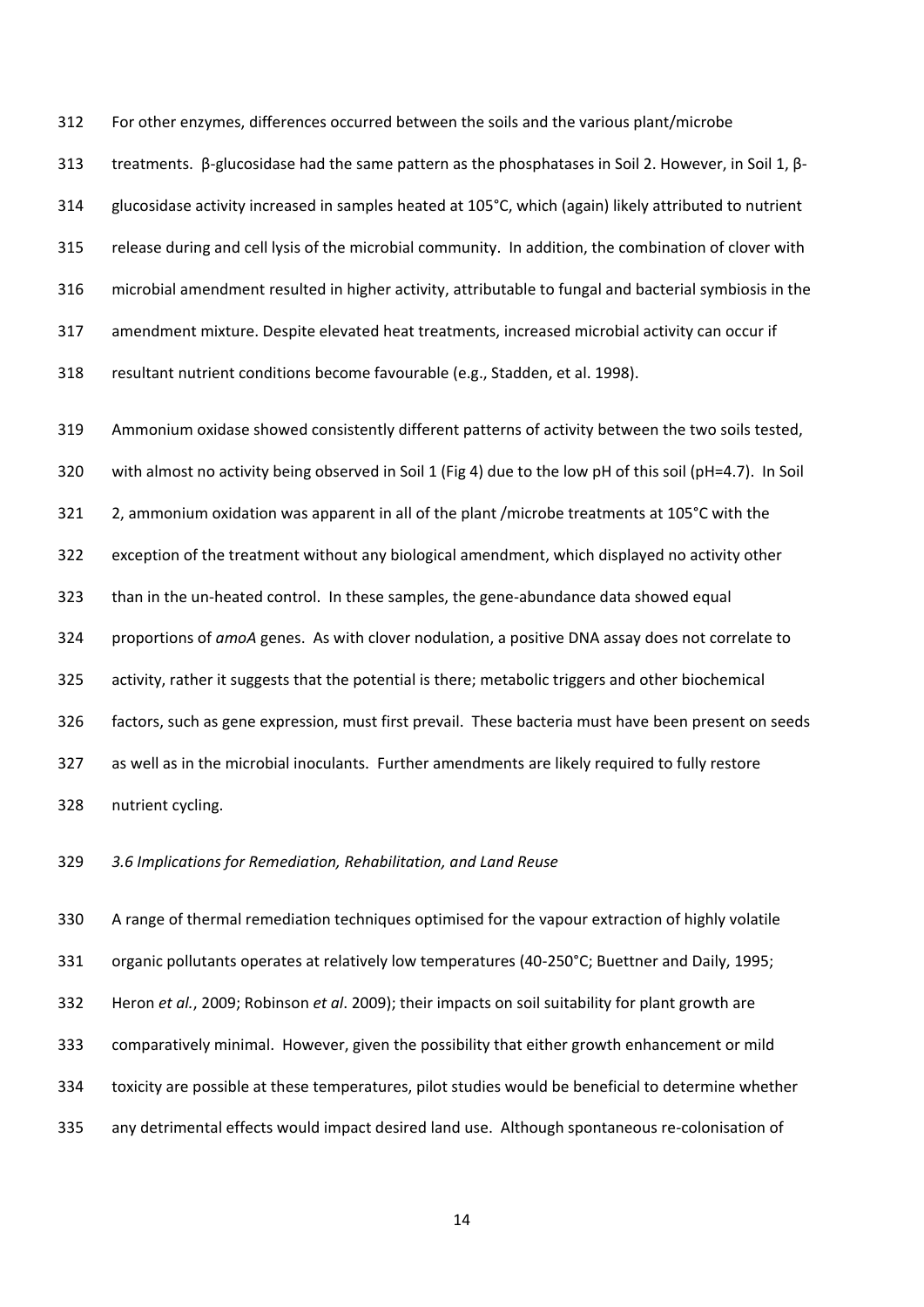sites would eventually occur, microbial amendments would be beneficial to enhance community development.

 Treatments that rely on higher temperatures (≥500°C) to remove or destroy less volatile compounds, including smouldering (Switzer *et al.,* 2009) and incineration (Anthony and Wang, 2006), create major challenges for re-establishing plant growth and soil ecosystems. Poor to non-existent plant growth, ineffective microbial re-colonisation and deleterious changes to soil physical properties are all obstacles to be overcome (Séré, *et al*., 2008). Reclamation strategies, such as slow-release nutrient additions (such as compost) provide nutrients for plants and microbial activity, and enhanced water storage and aggregation; however, this could incur purchasing, transportation and spreading costs. The use of specific combinations of plants and microbes to re-introduce nutrients and organic matter through semi-natural succession (Bradshaw, 1997) would be one economical restoration strategy that could provide a long-term sustainable solution. In this study, red clover improved biological activity in nitrogen deficient soils when the correct bacterial symbionts were simultaneously present to facilitate nitrogen fixation. This could complement, and-or follow the short-term amendment strategy. . Further work to develop the most appropriate combinations for local conditions and remediation conditions will be necessary on a case-by-case basis. Comprehensive biological restoration would provide a longer-term, sustainable solution to site

- rehabilitation after remediation and reduce the requirements for external inputs into the system.
- **1. Conclusions**

 This study aimed to understand the linkages between remediation operating temperatures, changes to soil properties and impacts on biological activity. A critical temperature threshold was observed at 500°C. Treatments operating below this temperature will be amenable to biological recovery and support plant growth, though inoculation with an appropriate microbial community improves the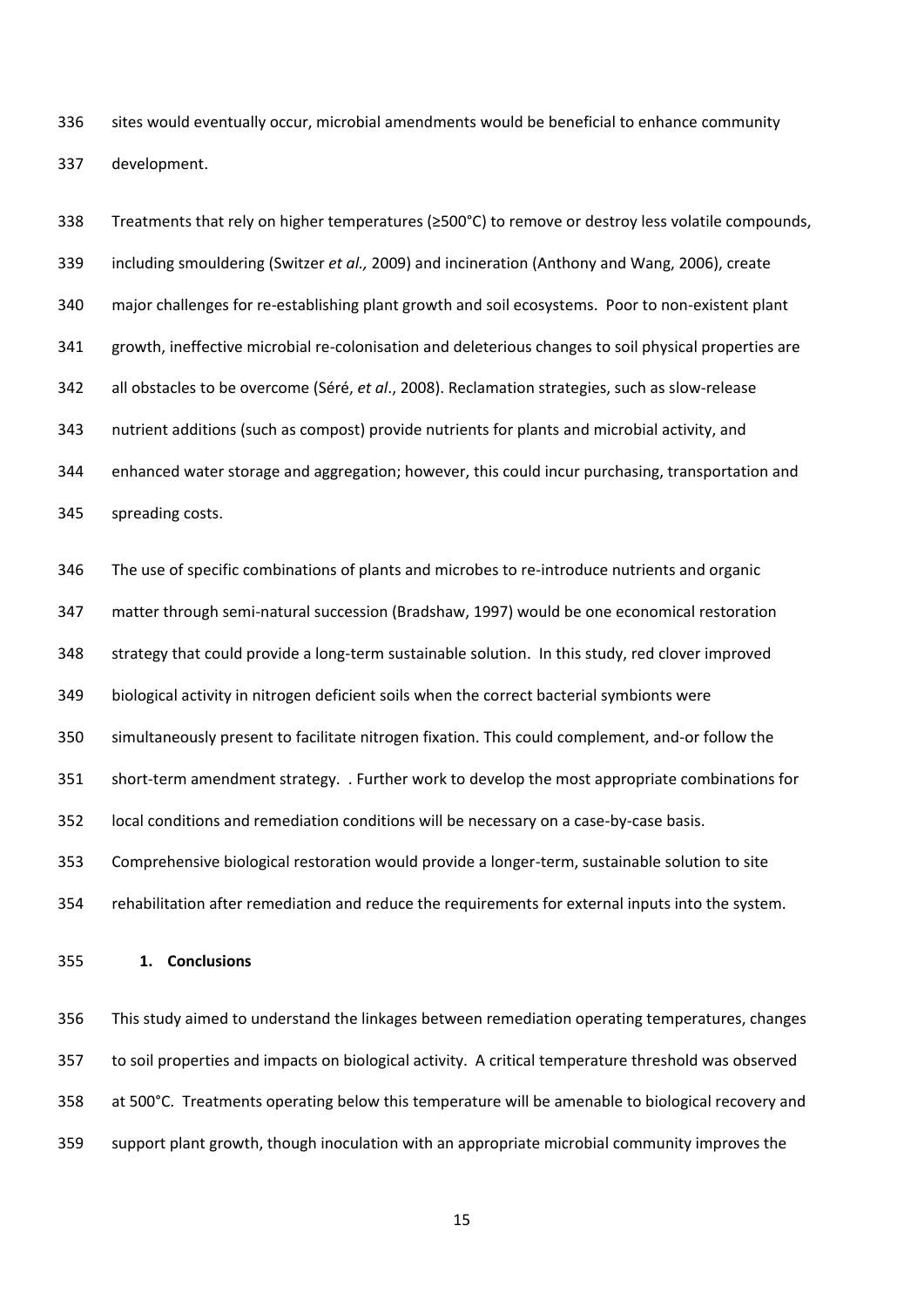recovery of specific biological processes in the soil. Above 500°C, geochemical changes, most significantly losses of nitrogen and carbon, result in poor plant growth and minimal microbial re- colonisation. Such treatments will necessitate more extensive rehabilitation programs that may include the addition of organic amendments or the use of nitrogen fixing assemblages, to re- introduce nutrients, carbon and stabilise soil. By integrating this knowledge with the design of remediation processes it will be possible to ensure that remediated sites offer environmental and economic benefits in addition to lower environmental hazards.

#### **Acknowledgements**

 The research was supported by the Department of Civil & Environmental Engineering and Glasgow Research Research Partnership in Engineering (GRPe). AP was supported by EPSRC Doctoral Training Account at University of Strathclyde. The authors thank Tatayana Peskur for her support with chemical analysis and Andrew Robson for advice about smouldering. Smoldering combustion of liquids is a patented remediation process (e.g. USA 8132987 with others pending, PCT Application PCT/GB2006/004591, priority date 10th December 2005, and PCT/US2012/035248, priority date 29 April 2011).

# **References**

- Abdelmagid, H.M., Tabatabai, M.A., 1987. Nitrate reductase activity of soils. Soil Biol. Biochem., 19, 421-427
- ADAS, 1985. *The Analysis of Agricultural Materials*. Agricultural Development and Advisory Service, London, U.K.
- Andreu, V., Imeson, A.C., Rubio, J.L., 2001. Temporal changes in soil aggregates and water erosion after a wildfire in a Mediterranean pine forest. Catena, 44, 69-84
- Anthony, E.J., Wang, J., 2006. Pilot plant investigations of thermal remediation of tar-contaminated
- soil and oil-contaminated gravel. Fuel, 85, 443-450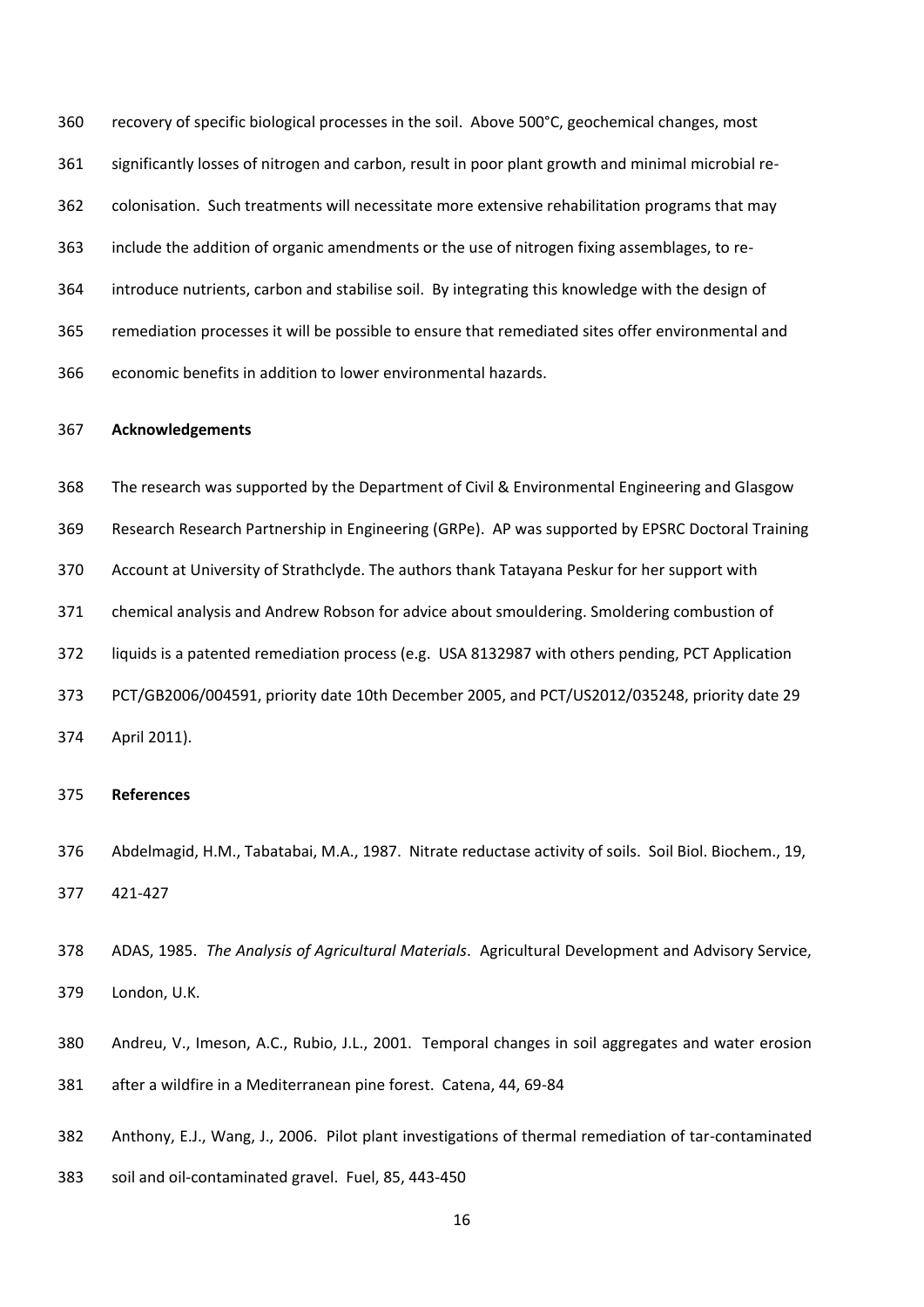- Alvarenga, P., Goncalves, A.P., Fernandes, R.M., de Varennes, A., Vallini, G., Duarte, E., Cunha- Queda, A.C., 2008. Evaluation of composts and liming materials in the phytostabilisation of a mine 386 soil using perennial ryegrass. Sci. Tot. Environ. 406:43-56
- Arnon, D.I., 1949. Copper enzymes in isolated chloroplasts. Polyphenoloxidase in *Beta vulgaris*. Plant Physiol. 24, 1-15
- Bárcenas-Moreno, G., Bååth, E., 2009. Bacterial and fungal growth in soil heated at different
- temperatures to simulate a range of fire intensities. Soil Biol. Biochem. 41, 2517-2526
- Bendfeldt, E.S., Burger, J.A., Daniels, W.L., 2001. Quality of amended mine soils after sixteen years.
- Soil Sci. Soc. Am. J. 65:1736-1744
- Boerner, R.E.J., Decker, K.L.M. Sutherland, E.K. 2000. Prescribed burning effects on soil enzyme activity in a souther Ohio hardwood forest: a landscape scale analysis. Soil Biol. Biochem. 32, 899-
- 908.
- Bradshaw, A., 1997. Restoration of mined lands using natural processes. Ecol. Eng*.* 8, 255-269
- Britto, D.T., Kronzucker, H.J., 2002. NH4+ toxicity in higher plants: A critical review. J. Plant Physiol. 159, 567-584
- BS British Standards, 1995. BS 7755 Soil Quality, Section 3.8 Determination of organic and total
- carbon after dry combustion (elementary analysis). BSI Group, London, UK
- BS British Standards, 2001. BS EN 13654 Soil improvers and growing media Determination of
- nitrogen, Part 2 Dumas method. BSI Group, London, UK
- BS British Standards, 2011. BS EN ISO 22030 Soil quality Biological methods Chronic toxicity in higher plants, BSI Group, London, UK
- Buettner, H.M., Daily, W.D., 1995. Cleaning contaminated soil using electrical heating and air
- stripping. J. Environ. Eng. 121, 580-589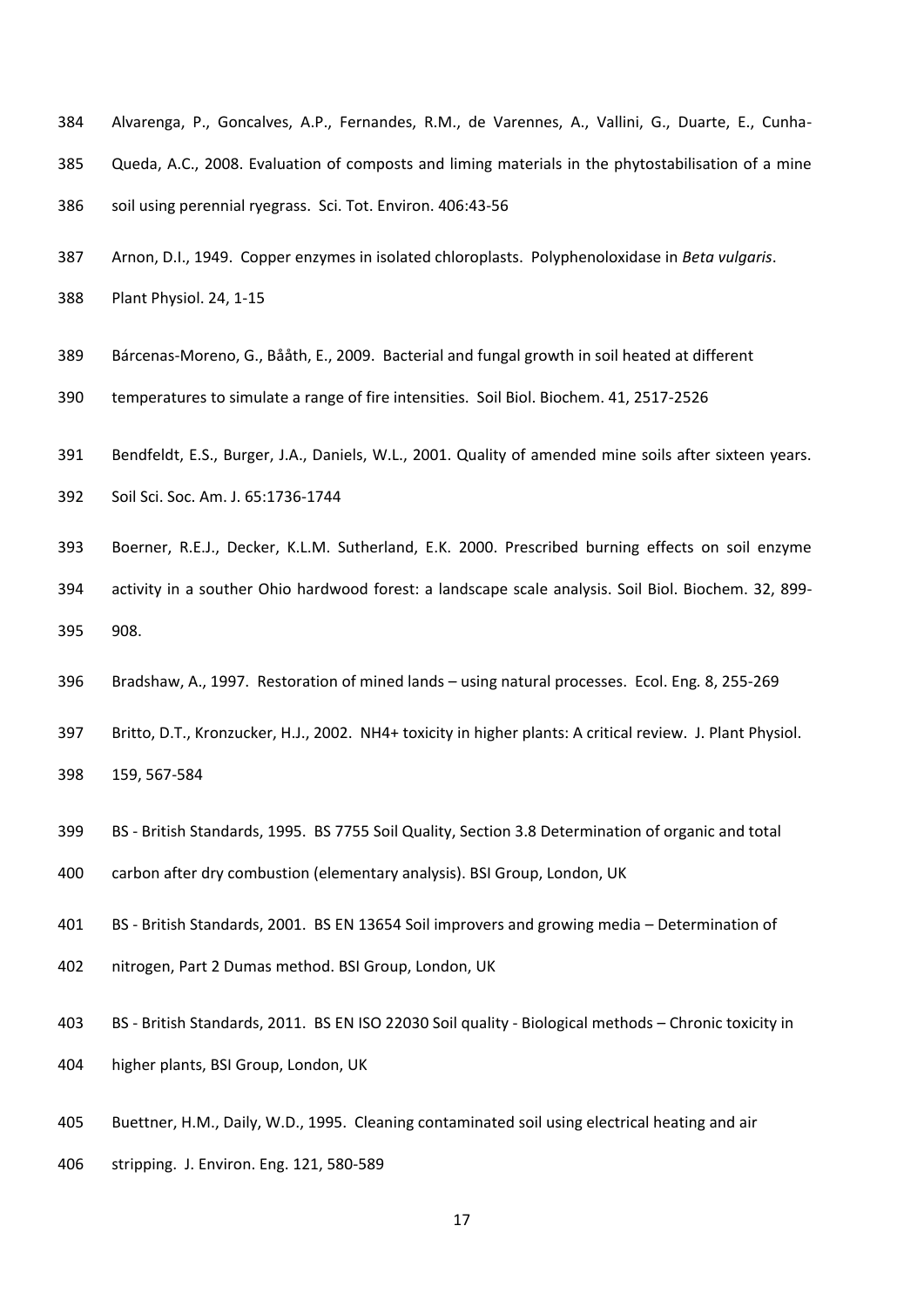- Bundy, L.G., Meisinger, J.J., 1994. *Nitrogen Availability Indices.* In : Weaver, R.W, Angle, J.S. and
- Bottomley, P.S. (eds.) *Methods of Soil Analysis: Part 2 – Microbiological and Biochemical*

*Properties*. Soil Science Society of America, Madison, WI, USA

- Cébron, A., Beguiristain, T., Faure, P., Norini, M.-P., Masfaraud, J.-F., Leyval, C., 2009. Influence of
- vegetation on the in situ bacterial community and polycyclic aromatic hydrocarbon (PAH) degraders
- in aged PAH-contaminated or thermal-desorption-treated soil. Appl. Environ. Microbiol. 75, 6322-

6330.

- Cébron, A., Cortet, J., Criquet, S., Biaz, A., Calvert, V., Caupert, C., Pernin, C., Leyval, C., 2011.
- Biological functioning of PAH-polluted and thermal-desorption treated soils assessed by fauna and
- microbial bioindicators. Res. Microbiol. 162, 896-907.
- Certini, G., 2005. Effects of fire on properties of forest soils: A review. Oecologia, 143, 1-10
- Eivazi, F., Tabatabai, M.A., 1988. Glucosidases and galactosidases in soil. Soil Biol. Biochem. 20, 601- 606
- Fonturbel, M.T., Vega, J.A., Perez-Gorostiaga, P., Fernandez, C. , Alonso, M., Cuinas, P., Jimenez, E. 2011. Effects of soil burn severity on germination and initial establishment of maritime pine seedlings, under greenhouse conditions, in two contrasting experimentally burned soils. Int. J. Wildland Fire. 20: 209-222.
- Galang, M.A., Markewitz, D., Morris, L.A., 2010. Soil phosphorus transformations under forest burning and laboratory heat treatments. Geoderma 155, 401-408
- Giovannini, G., Lucchesi, S., Giachetti, M., 1990. Effects of heating on some chemical parameters related to soil fertility and plant growth. Soil Sci*.* 149, 344-350
- Graham, D.W., Trippett, C., Dodds, W.K., O'Brien, J.M., Banner, E.B.K., Head, I.M., Smith, M.S., Yang,
- R.K., Knapp, C.W., 2010. Correlations between *in situ* denitrification activity and *nir* gene abundances
- in pristine and impacted prairie streams. Environ. Pollut. 158(10), 3225-3229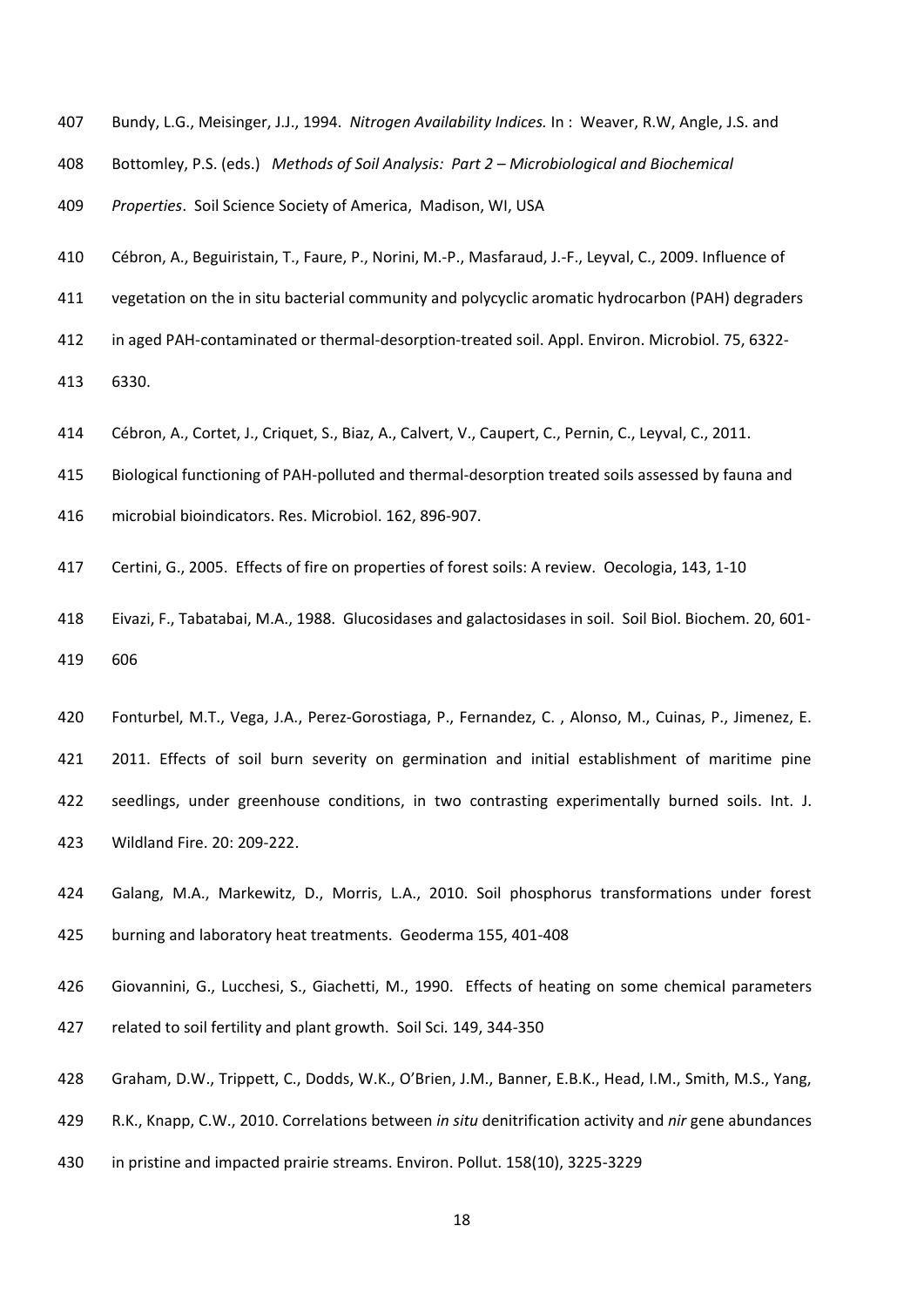- Granged, A.J.P, Zavala, L., Jordan, A., Moreno, G.B., 2011. Post fire evolution of soil properties and vegetation cover in a Mediterranean heathland after experimental burning: A 3-year study. Geoderma 164, 85-94
- Gray, D.M., Dighton, J., 2006. Mineralisation of forest litter nutrients by heat and combustion. Soil Biol. Biochem. 38, 1469-1477
- Glass, D.W., Johnson, D.W., Blank, R.R., Miller, W.W., 2008. Factors effecting mineral nitrogen transformations by soil heating: A laboratory-simulated fire study. Soil Sci. **173**, 387-40
- Hargreaves, J.C., Adl, M.S., Warman, P.R., 2008. A review of the use of composted municipal solid
- waste in agriculture. Agri. Ecosyst. Environ. 123, 1-14
- Henry, S., Baudoin, E., López-Gutiérrez, J.C., Martin-Laurent, F., Brauman, A., Philippot, L., 2004.
- Quantification of denitrifying bacteria in soils by *nirK* gene targeted real-time PCR. J. Microbiol. Meth. 69(3), 327-335
- Heron, G., Carroll, S., Nielsen, S.G., 2005. Full-scale removal of DNAPL constituents using steam-
- enhanced extraction and electrical resistive heating. Ground Water Monit. Remediat. 25, 92-107
- Heron, G., Parker. K., Galligan, J., Holmes, T.C., 2009. Thermal treatment of eight CVOC source zones
- to near nondetect concentrations. Ground Water Monit. Remediat*.* 29, 56-65
- Hiscox, J.D., Israelstam, G.F., 1979. A method for the extraction of chlorophyll from leaf tissue
- without maceration. Can. J. Bot. 57, 1332-1334
- Imsande, J. 1985. Inhibition of nodule development in soybean by nitrate and reduced nitrogen. J. Exper. Biol. 37, 348-355.
- Jarvis, A., Sundberg, C., Milenkovski, S., Pell, M., Lindgren, P.E., Hallin, S., 2009. Activity and
- 452 composition of ammonia oxidising bacterial communities and emission dynamics of NH<sub>3</sub> and N<sub>2</sub>O in a
- compost reactor treating organic household waste. J. Appl. Microbiol. 106, 1502-1511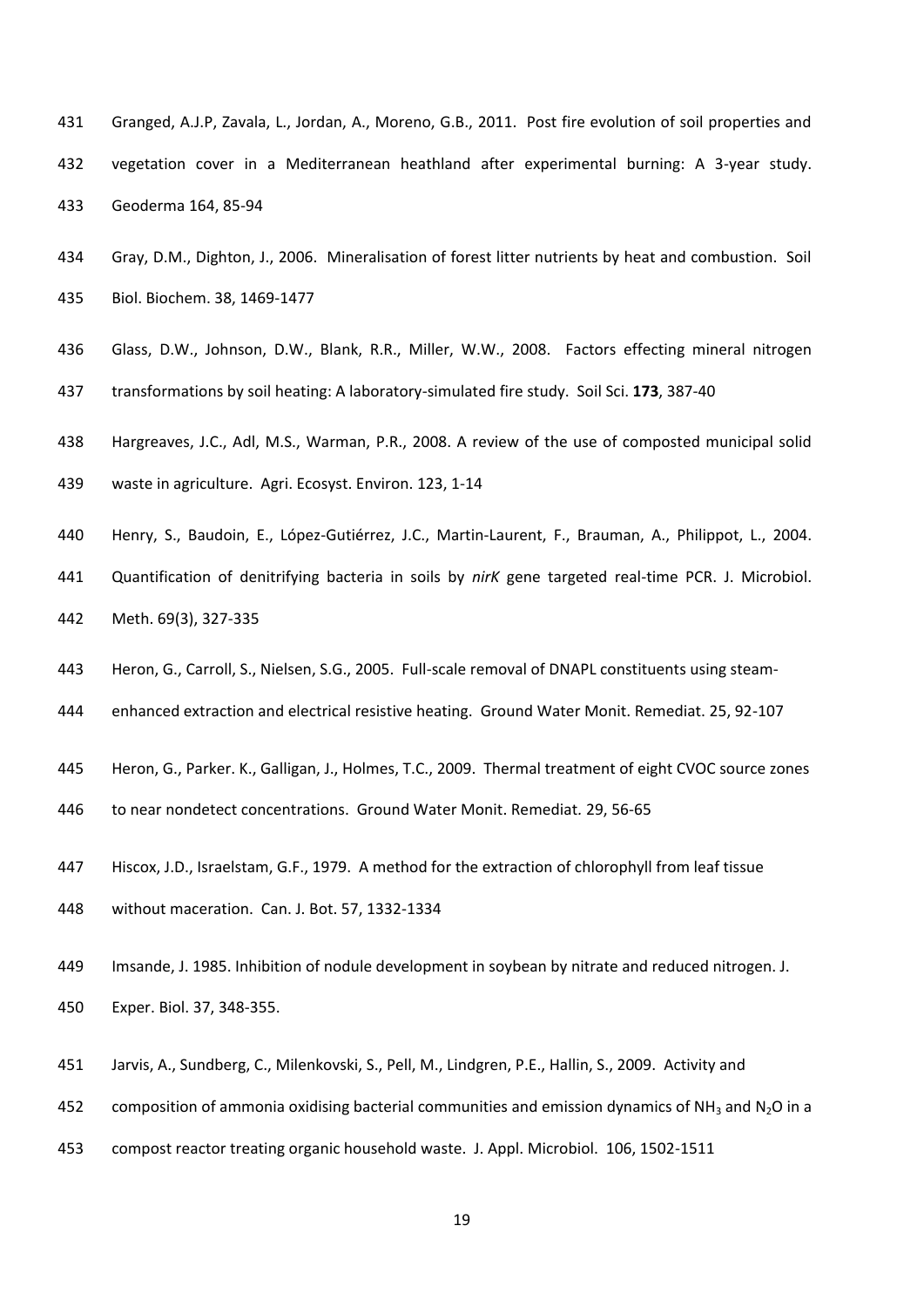- Jefferies, R.A., Wilson, K., Bradshaw, A.D., 1981. The potential of legumes as a nitrogen source for the reclamation of derelict land. Plant Soil 59, 173-177
- Johnson, J., 1919. The influence of heated soils on seed germination and plant growth*.* Soil Sci. 7, 1-103
- Kandeler, E., Deiglmayr, K., Tscherko, D., Bru, D., Philippot. L., 2006. Abundance of *narG*, *nirS*, *nirK*,
- and *nosZ* genes of denitrifying bacteria during primary successions of a glacier foreland. Appl. Environ. Microbiol. 72, 5957-5962.
- Kang, B.T., Sajjapongse, A., 1980. Effect of heating on properties of some soils from southern Nigeria
- and growth of rice. Plant Soil 55, 85-95
- Kaye, J.P., Hart, S.C., 1997. Competition for nitrogen between plants and microorganisms. Trends Evolut. Ecol. 12, 139-143
- Kennard, D.K., Gholz, H.L. 2001. Effects of high- and low-intensity fires on soil properties and plant growth in a Bolivian dry forest. Plant Soil 234, 119-129.
- Ketterings, Q.M., Bigham, J.M., Laperche, V., 2000. Changes in soil mineralogy and texture caused
- by slash and burn fires in Sumatra, Indonesia. Soil Sci. Soc. Amer. J. 64, 1108-1117
- Kim, K.H., Kim, J.Y., Cho, T.S., Choi, J.W., 2012. Influence of pyrolysis temperature on physiochemical
- properties of biochar obtained from the fast pyrolysis of pitch pine (*Pinus rigida*). Bioresour.
- Technol. 118, 158-162
- Li, R.S., Daniels, W.L., 1992. Nitrogen accumulation and form over time in young mine soils. J.
- Environ. Qual. 23, 166-172
- Madrigal, J., Hernando, C., Guiljarro, M., Vega, J.A., Fonturbel, T., Perez-Gorostiaga, P. 2010.
- Smouldering fire-induced changes in a Mediterranean soil (SE Spain): effects on germination, survival
- and morphological traits of 3-year-old *Pinus pinaster* Ait. Plant Ecol. 208, 279-292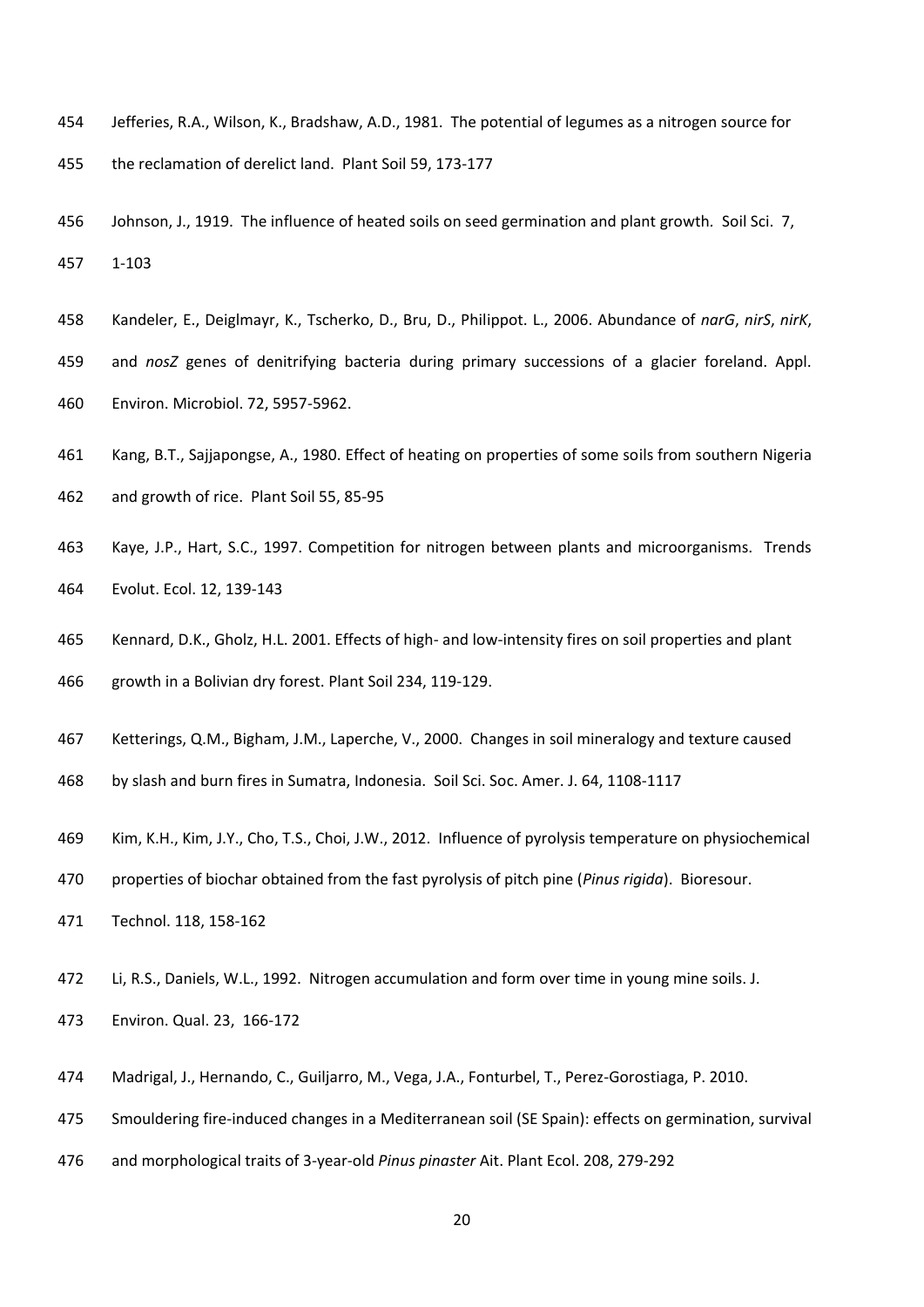- Monserie, M.-F., Watteau, F., Villemin, G., Ouvrard, S., Morel, J.-L., 2009. Technosol genesis:
- identification of organo-mineral associations in a young Technosol derived from coking plant waste

materials. J. Soils Sed. 9(6), 537-546.

- Muyzer, G., de Waal, E.C., Uitterlinden, A.G.,1993. Profiling of complex microbial populations by
- denaturing gradient gel electrophoresis analysis of polymerase chain reaction-amplified genes
- coding for 16S rRNA. Appl. Environ. Microbiol. 59, 695-700.
- Osborne, G.J., Prately, J.E., Stewart, W.P., 1981. The tolerance of subterranean clover (*Trifolium subterraneum l.*) to aluminium and manganese. Field Crop Res. 3, 347-358
- Pape, A., Knapp, C.W., Switzer, C., 2014. Effects of high temperature remediation processes on soil geochemistry. Environ. Sci. Pollut. Res., In review
- Pironi, P., Switzer, C., Rein, G., Fuentes, A., Gerhard, J.I., Torero, J.L., 2009. Small-scale forward smouldering experiments for remediation of coal tar in inert media. Proc. Combust. Inst. 32, 1957- 1964
- Poly, F., Ranjard, L., Navaret, S., Gourbière, Monrozier, L.J., 2001. Comparison of nifH gene pools in
- soils and soil microenvironments with contrasting properties. Appl. Environ. Microbiol. 67, 2255-62.
- Robinson, J.P., Kingman, S.W., Snape, C.E., Shang, H., Barranco, R., Saeid, A., 2009. Separation of
- polyaromatic hydrocarbons from contaminated soils using microwave heating. Sep. Purif. Technol. 69, 249-254
- Roh, Y., Edwards, N.T., Lee, S.Y., Stiles, C.A., Armes, S., Foss, J.E., 2000. Thermal-treated soil for mercury removal: soil and phytoxicity tests. J. Environ. Qual. 29, 415-424
- Rutherford, D.W., Wershaw, R.L., Rostad, C.E., Kelly, C.N., 2012. Effect of formation conditions on
- biochars: Compositional and structural properties of cellulose, lignin and pine biochars. Biomass
- Bioenergy 16, 693-701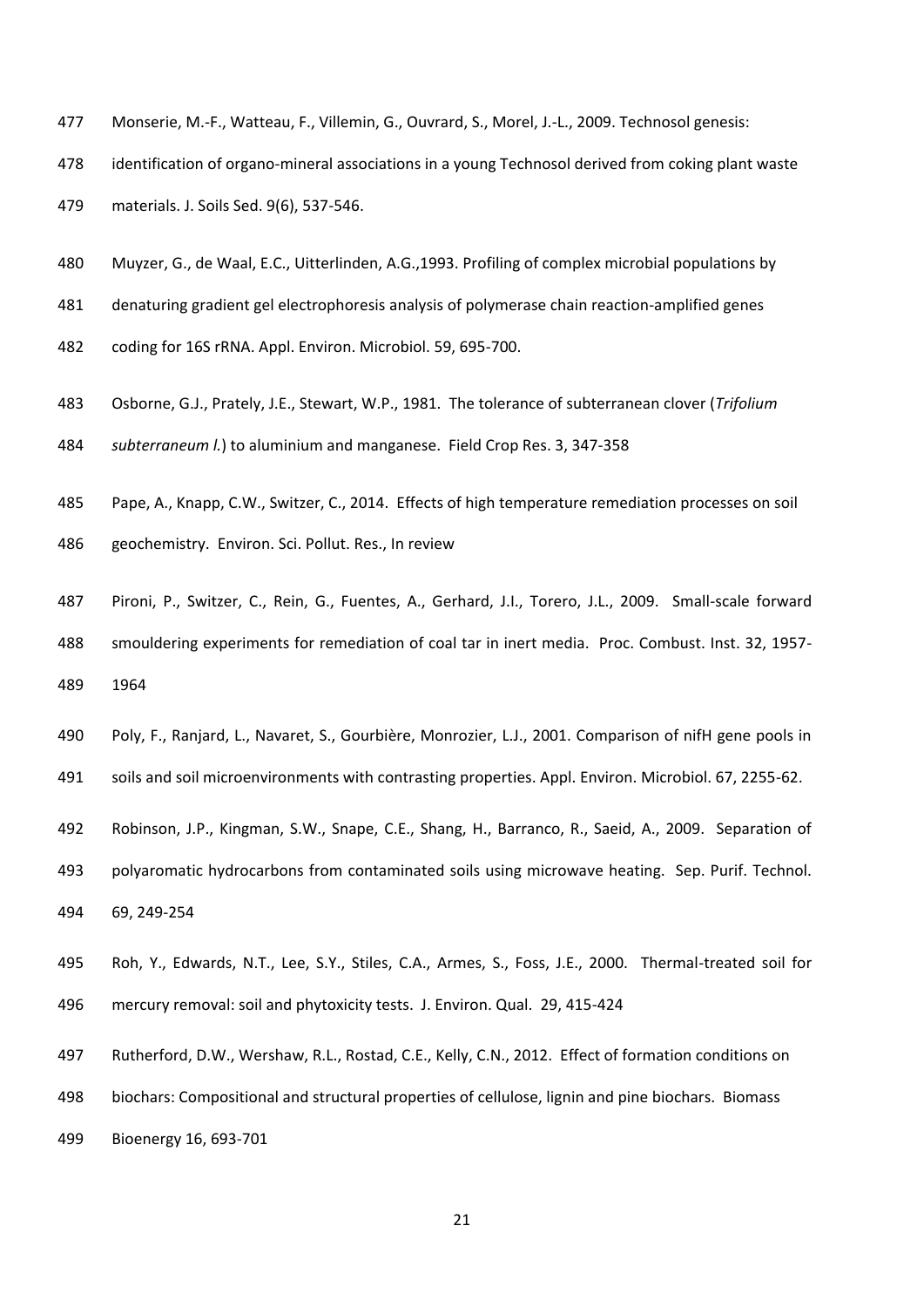Rotthauwe, J.H., Witzel, K.P., Liesack, W., 1997. The ammonia monooxygenase structural gene *amoA* as functional biomarker: molecular fine-scale analysis of natural ammonia-oxidising populations.

Appl. Environ. Microbiol. 63, 4700-4712.

- Saá, A., Trasar-Cepeda, M.C., Gil-Sotres, F., Carballas, T. 1993. Changes in soil phosphorus and acid
- phosphatase activity immediately following forest fires. Soil Biol. Biochem. 25, 1223-1230.
- Séré, G., Ourvrard, S., Schwartz, C., Renat, J.C., Morel, J.L. 2008. Soil construction: a step for
- ecological reclamation of derelict lands. J. Soil Sed. 8, 130-136. all obstacles to be overcome.
- Serrasolses, I., Khanna, P.K. 1995. Changes in heated and autoclaved forest soils of S.E. Australia. II.
- Phosphorus and phosphatase activity. Biogeochem. 29, 25-41. Shand, C.A., Williams, B.L., Coutts, G.,
- 2008. Determination of N-species in soil extracts using microplate techniques*.* Talanta 74, 648-654 Smith, M.S., Yang, R.K., Knapp, C.W., Niu, Y., Peak, N., Hanfelt, M.M., Galland, J.C., Graham, D.W., 2004. Quantification of tetracycline resistance genes in feedlot lagoons by real-time PCR. Appl. Environ. Microbiol. 70, 7372-7377
- Song, W., Guo, M., 2012. Quality variations of poultry litter biochar generated at different pyrolysis temperatures. J. Anal. Appl Pyrolysis 94, 138-145
- Staddon, W.J., Duchesne, L.C. Trevors, J.T. 1998. Acid phosphatase, alkaline phosphatase and arylsulfatase activities in soils from a jack pine (*Pinus banksiana* Lamb.) ecosystem after clear-cutting, prescribed burning, and scarification. Biol. Fert. Soil 27, 1-4.
- Switzer, C., Pironi, P., Gerhard, J.I., Rein, G., Torero, J.L., 2009. Self-sustaining smoldering combustion: A novel remediation process for non-aqueous-phase liquids in porous media. Environ. Sci. Technol. 43, 5871-5877
- Switzer, C., Pironi, P., Gerhard, J.I., Rein, G., Torero, J.L., 2014. Volumetric scale-up of smouldering
- remediation of contaminated materials*.* J. Haz. Mater. 268, 51-60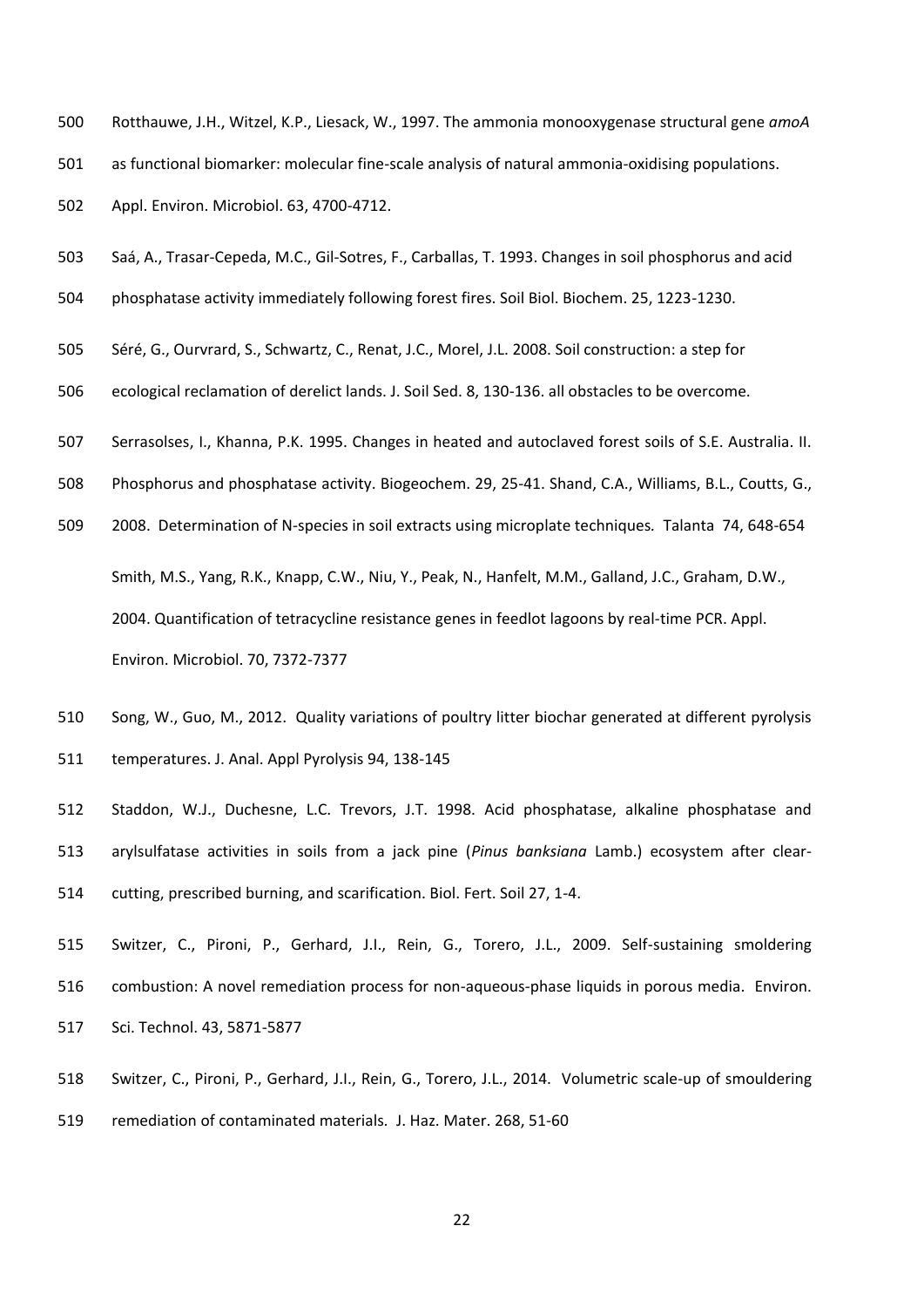- Tabatabai, M.A., Bremner, J.M., 1969. Use of p-nitrophenyl phosphate for assay of soil phosphatase activity. Soil Biol. Biochem. 1, 301-307
- Tabatabai, M.A., (1994). *Soil Enzymes*. In: Weaver, R.W, Angle, J.S., Bottomley, P.S. (eds.) (1994).
- *Methods of Soil Analysis: Part 2 – Microbiological and Biochemical Properties*. Soil Science Society
- of America. Madison, WI, USA
- Terefe, T., Mariscal-Sancho, I., Peregrina, F., Espejo, R., 2008. Influence of heating on various properties of six Mediterranean soils: a laboratory study. Geoderma 143, 273-280.
- Thion, C., Cébron, A., Beguiristain, T., Leyval, C., 2012. Long-term in situ dynamics of the fungal
- communities in a multi-contaminated soil are mainly driven by plants. FEMS Microbiol. Ecol. 82, 169-181.
- Ulery, A.L., Graham, R.C., Bowen, L.H., 1996. Forest fire effects on soil phyllosilicates in California. Soil Sci. Soc. Amer. J. 60, 309-315
- Van Liedekerke, M., Prokop, G., Rabl-Berger, S., Kibblewhite, M., Louwagie, G., 2014*. Progress in the*
- *management of contaminated sites in Europe*. European Commission Joint Research Centre,
- Institute for Environment and Sustainability. Ispra, Italy
- Vitousek, P. M., Matson, P.A., Van Cleve, K. 1989. Nitrogen availability and nitrification during succession: primary, secondary and old-field seres. Plant Soil, 115, 229-239.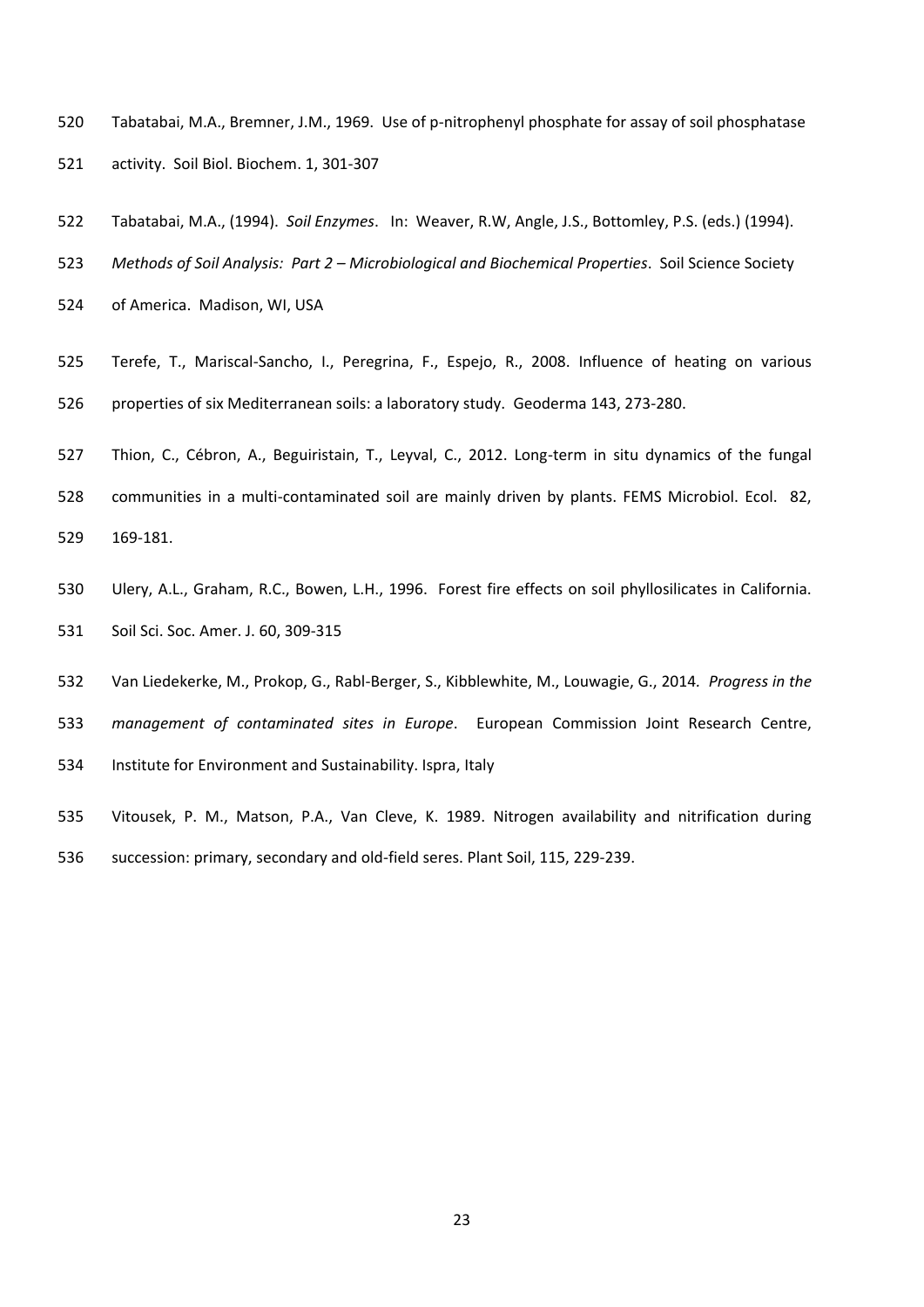| Table 1. Primers and reaction conditions for qPCR |  |  |  |
|---------------------------------------------------|--|--|--|
|---------------------------------------------------|--|--|--|

| Gene     | <b>Primers</b>     | Melt                  | Annealing             | Elongation            | Source                 |
|----------|--------------------|-----------------------|-----------------------|-----------------------|------------------------|
| 16S-rRNA | P1/P2              | 15s at $95^{\circ}$ C | 15s at $55^{\circ}$ C | 15s at $60^{\circ}$ C | Muyzer et al., 1993    |
| nifH     | PolF/PolR          | 10s at $95^{\circ}$ C | 10s at $53^{\circ}$ C | 10s at $54^{\circ}$ C | Poly et al., 2001      |
| nirS     | nirSCd3aF/nirSR3cd | 10s at $95^{\circ}$ C | 10s at $55^{\circ}$ C | 10s at $60^{\circ}$ C | Kandeler et al., 2006  |
| nirK     | nirK876/nirK1040   | 10s at $95^{\circ}$ C | 10s at $55^{\circ}$ C | 10s at $60^{\circ}$ C | Henry et al., 2004     |
| amoA     | amoA-1F/amoA-2R    | 10s at $95^{\circ}$ C | 10s at $52^{\circ}$ C | 10s at $55^{\circ}$ C | Rotthauwe et al., 1997 |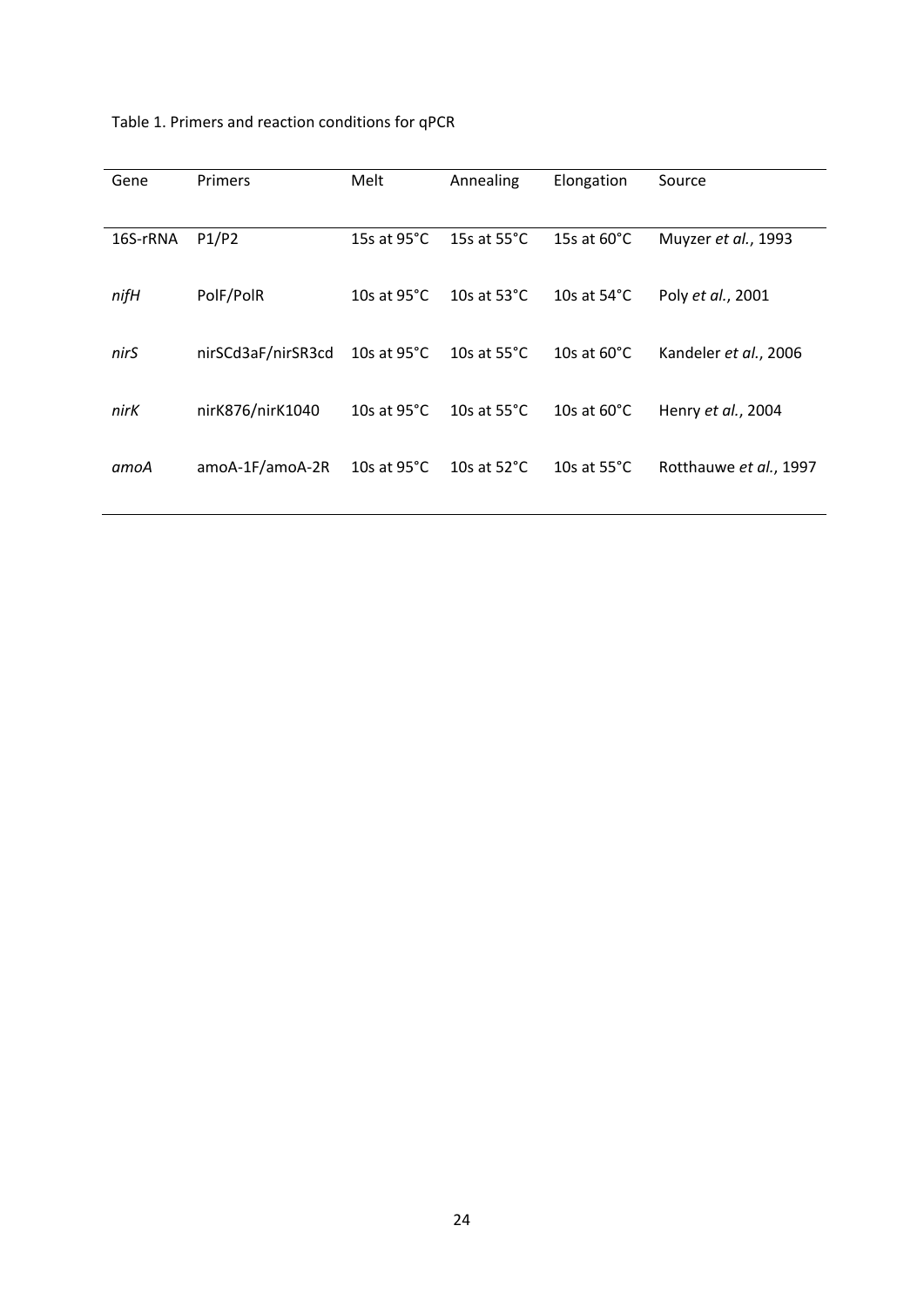|        | Treatment       | pH              | E.C.            | C.E.C.         | <b>Organic Matter</b> | <b>Total N</b>  | Inorganic N    | Organic P       |
|--------|-----------------|-----------------|-----------------|----------------|-----------------------|-----------------|----------------|-----------------|
|        |                 |                 | $(\mu S/cm)$    | (cmolc/kg)     | (%)                   | (g/kg)          | (mg/kg)        | (mg/kg)         |
| Soil 1 | Air dried       | $4.7 \pm 0.0$   | $79 \pm 3$      | $21.9 \pm 2.1$ | $13.6 \pm 0.1$        | $1.02 \pm 0.08$ | $8.3 \pm 0.3$  | $97.5 \pm 4.4$  |
|        | $105^{\circ}$ C | $4.4 \pm 0.1$   | $225 \pm 5$     | $22.2 \pm 0.8$ | $11.7 \pm 0.2$        | $1.15 \pm 0.08$ | $9.0 \pm 0.4$  | $92.7 \pm 1.1$  |
|        | 250°C           | $5.5 \pm 0.1$   | $310 \pm 16$    | $9.8 \pm 0.5$  | $6.9 \pm 0.2$         | $1.16 \pm 0.06$ | $134 \pm 13$   | $85.5 \pm 4.2$  |
|        | 500°C           | $6.2 \pm 0.2$   | $353 \pm 8$     | $3.1 \pm 0.3$  | $2.8\pm0.1$           | $0.45 \pm 0.04$ | $7.1 \pm 0.2$  | $39.0 \pm 2.7$  |
|        | 750°C           | $6.4 \pm 0.2$   | $286 \pm 15$    | $1.0\pm0.1$    | $0.6 \pm 0.1$         | $0.14 \pm 0.01$ | n.d.           | $36.4 \pm 2.3$  |
|        | 1000°C          | $7.3 \pm 0.1$   | $55 \pm 2$      | $0.4 \pm 0.3$  | $0.2 \pm 0.1$         | $0.01 \pm 0.00$ | n.d.           | $3.0 \pm 0.3$   |
|        | Smoulder        | $7.5 \pm 0.22$  | $120 \pm 1313$  | $0.5 \pm 0.22$ | $0.3 \pm 0.0$         | $0.08 \pm 0.01$ | n.d.           | $22.1 \pm 5.5$  |
| Soil 2 | Air dried       | $7.4 \pm 0.0$   | $732 \pm 16$    | $28.2 \pm 4.6$ | $17.3 \pm 0.3$        | $1.00 \pm 0.10$ | $6.0\pm0.8$    | $94.0 \pm 10.6$ |
|        | $105^{\circ}$ C | $7.1 \pm 0.0$   | $978 \pm 64$    | $16.0 \pm 3.2$ | $16.5 \pm 1.0$        | $1.15 \pm 0.08$ | $11.4 \pm 0.4$ | $103.9 \pm 4.4$ |
|        | 250°C           | $7.3 \pm 0.1$   | $1490 \pm 80$   | $14.2 \pm 3.7$ | $11.6 \pm 0.3$        | $0.92 \pm 0.07$ | $23.7 \pm 1.3$ | $114.0 \pm 7.1$ |
|        | 500°C           | $9.0\pm0.0$     | $948 \pm 39$    | $6.3 \pm 0.9$  | $5.1\pm0.1$           | $0.62 \pm 0.10$ | $6.9 \pm 1.5$  | $125.2 \pm 9.5$ |
|        | 750°C           | $11.3 \pm 0.0$  | $1240 \pm 10$   | $2.2 \pm 0.7$  | $1.9 \pm 0.1$         | $0.25 \pm 0.04$ | n.d.           | $51.8 \pm 0.9$  |
|        | 1000°C          | $11.4 \pm 0.1$  | $1410 \pm 150$  | $0.6 \pm 0.2$  | $0.0 \pm 0.0$         | $0.02 \pm 0.00$ | n.d.           | $22.0 \pm 0.9$  |
|        | Smoulder        | $11.7 \pm 0.22$ | $1783 \pm 3737$ | $0.8 \pm 0.3$  | $0.2 \pm 0.1$         | $0.10 \pm 0.00$ | n.d.           | $44.9 \pm 8.4$  |
|        |                 |                 |                 |                |                       |                 |                |                 |
|        | Treatment       | Exch. Ca        | Exch. Mg        | Exch. K        | Exch. Na              | Exch. Mn        | Avail. Cu      | Avail. Zn       |
|        |                 | (mg/kg)         | (mg/kg)         | (mg/kg)        | (mg/kg)               | (mg/kg)         | (mg/kg)        | (mg/kg)         |
| Soil 1 | Air dried       | $1290 \pm 60$   | $109 \pm 3$     | $114 \pm 3$    | $127 \pm 13$          | $4.3 \pm 0.3$   | $6.9 \pm 0.3$  | $21.0 \pm 1.2$  |
|        | $105^{\circ}$ C | $1350 \pm 40$   | $101 \pm 5$     | $89 \pm 9$     | $142 \pm 32$          | $10.2 \pm 0.9$  | $6.8 \pm 0.6$  | $19.3 \pm 0.8$  |
|        | 250°C           | $857 \pm 52$    | $63 \pm 3$      | $88 \pm 10$    | $138 \pm 8$           | $32.4 \pm 5.7$  | $4.2 \pm 0.2$  | $16.6 \pm 1.1$  |
|        | 500°C           | $569 \pm 5$     | $81 \pm 2$      | $196 \pm 9$    | $123 \pm 8$           | $10.8 \pm 2.2$  | $2.3 \pm 0.1$  | $5.1 \pm 0.3$   |
|        | 750°C           | $341 \pm 39$    | $2 \pm 0$       | $153 \pm 5$    | $156 \pm 14$          | $5.5 \pm 1.2$   | $0.9 \pm 0.0$  | $1.1 \pm 0.1$   |
|        | 1000°C          | $88 \pm 4$      | $0\pm0$         | $34 \pm 1$     | $130 \pm 4$           | $1.5 \pm 0.1$   | $0.1 \pm 0.0$  | $0.3 \pm 0.2$   |
|        | Smoulder        | $254 \pm 28$    | $48 \pm 10$     | $86 \pm 3$     | $124 \pm 55$          | $1.7 \pm 0.2$   | $0.6 \pm 0.1$  | $0.7 \pm 0.2$   |
| Soil 2 | Air dried       | $4060 \pm 680$  | $368 \pm 22$    | $983 \pm 83$   | $241 \pm 10$          | n.d.            | $6.1 \pm 0.5$  | $18.6 \pm 0.6$  |
|        | $105^{\circ}$ C | $2780 \pm 890$  | $284 \pm 39$    | $806 \pm 121$  | $276 \pm 12$          | n.d.            | $6.2 \pm 0.8$  | $21.6 \pm 3.0$  |
|        | $250^{\circ}$ C | $1810 \pm 580$  | $144 \pm 29$    | $568 \pm 49$   | $281 \pm 6$           | $13.8 \pm 3.9$  | $4.6 \pm 0.1$  | $19.4 \pm 0.7$  |
|        | 500°C           | $2140 \pm 300$  | $127\pm11$      | $400 \pm 8$    | $251 \pm 30$          | $6.3 \pm 1.2$   | $1.8 \pm 0.2$  | $5.7 \pm 0.3$   |
|        | 750°C           | $3680 \pm 200$  | $266 \pm 9$     | $160 \pm 12$   | $249 \pm 4$           | $3.5 \pm 0.7$   | $1.7 \pm 0.1$  | $2.2 \pm 0.2$   |
|        | 1000°C          | $2150 \pm 250$  | $55 \pm 4$      | $55 \pm 4$     | $268 \pm 15$          | n.d.            | $0.5 \pm 0.0$  | $0.8 \pm 0.1$   |
|        | Smoulder        | $3460 \pm 880$  | $106 \pm 38$    | $86 \pm 7$     | $210 \pm 12$          | n.d.            | $1.2 \pm 0.2$  | $1.9 \pm 0.3$   |

Table 2 – Changes to soil chemistry upon heating, mean ± S.D.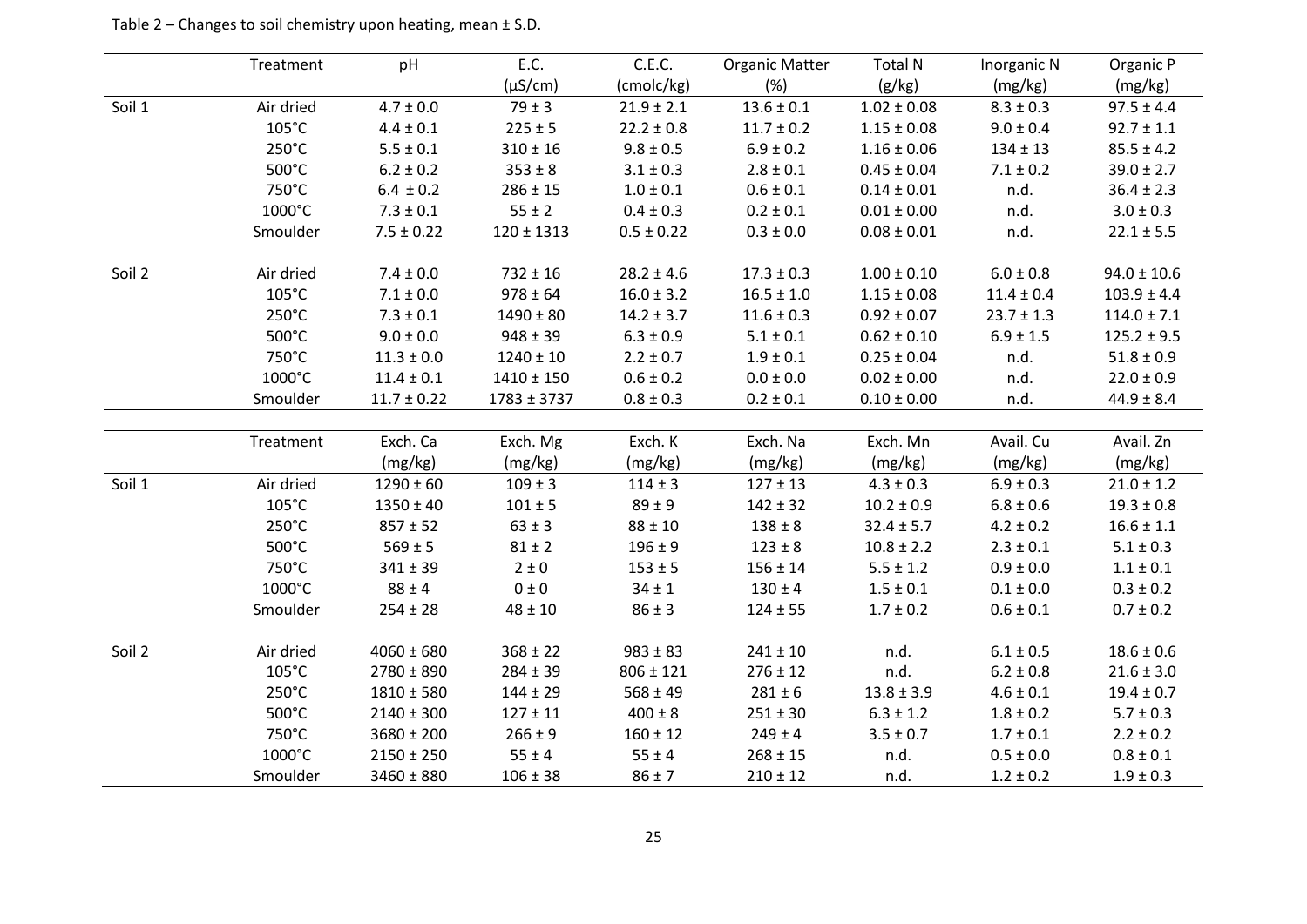|                  |                | Soil 1         |                |                | Soil 2         |               |
|------------------|----------------|----------------|----------------|----------------|----------------|---------------|
| Treatment        | Sand $(\%)$    | Silt (%)       | Clay $(\%)$    | Sand $(\%)$    | Silt (%)       | Clay $(\%)$   |
| Air dried        | $37.9 \pm 2.5$ | $48.4 \pm 2.0$ | $13.7 \pm 0.5$ | $70.9 \pm 1.1$ | $19.2 \pm 1.3$ | $9.9 \pm 0.3$ |
| $105^{\circ}$ C  | $40.5 + 2.2$   | $46.1 + 2.7$   | $13.4 + 1.1$   | $72.2 \pm 0.9$ | $18.1 \pm 1.0$ | $9.8 \pm 0.2$ |
| $250^{\circ}$ C  | $38.4 \pm 2.1$ | $49.9 \pm 1.4$ | $11.7 \pm 0.7$ | $71.1 \pm 2.4$ | $20.2 \pm 2.2$ | $8.7 \pm 0.4$ |
| $500^{\circ}$ C  | $43.7 \pm 2.6$ | $51.7 + 2.4$   | $4.7 + 0.2$    | $86.9 \pm 1.3$ | $10.9 \pm 1.2$ | $2.2 \pm 0.1$ |
| $750^{\circ}$ C  | $53.0 \pm 0.5$ | $45.5 \pm 0.7$ | $1.6 \pm 0.2$  | $89.7 \pm 0.9$ | $8.3 \pm 1.2$  | $1.9 \pm 0.3$ |
| $1000^{\circ}$ C | $85.5 \pm 2.1$ | $14.5 \pm 2.1$ | $0.0 \pm 0.1$  | $90.3 \pm 0.3$ | $7.2 \pm 0.3$  | $2.5 \pm 0.1$ |
| Smoulder         | $75.3 \pm 1.3$ | $23.6 \pm 1.9$ | $1.1 \pm 0.6$  | $96.3 \pm 0.7$ | $2.2 \pm 0.6$  | $1.5 \pm 0.3$ |

Table 3 - Changes to particle size distribution upon heating, mean ±S.D.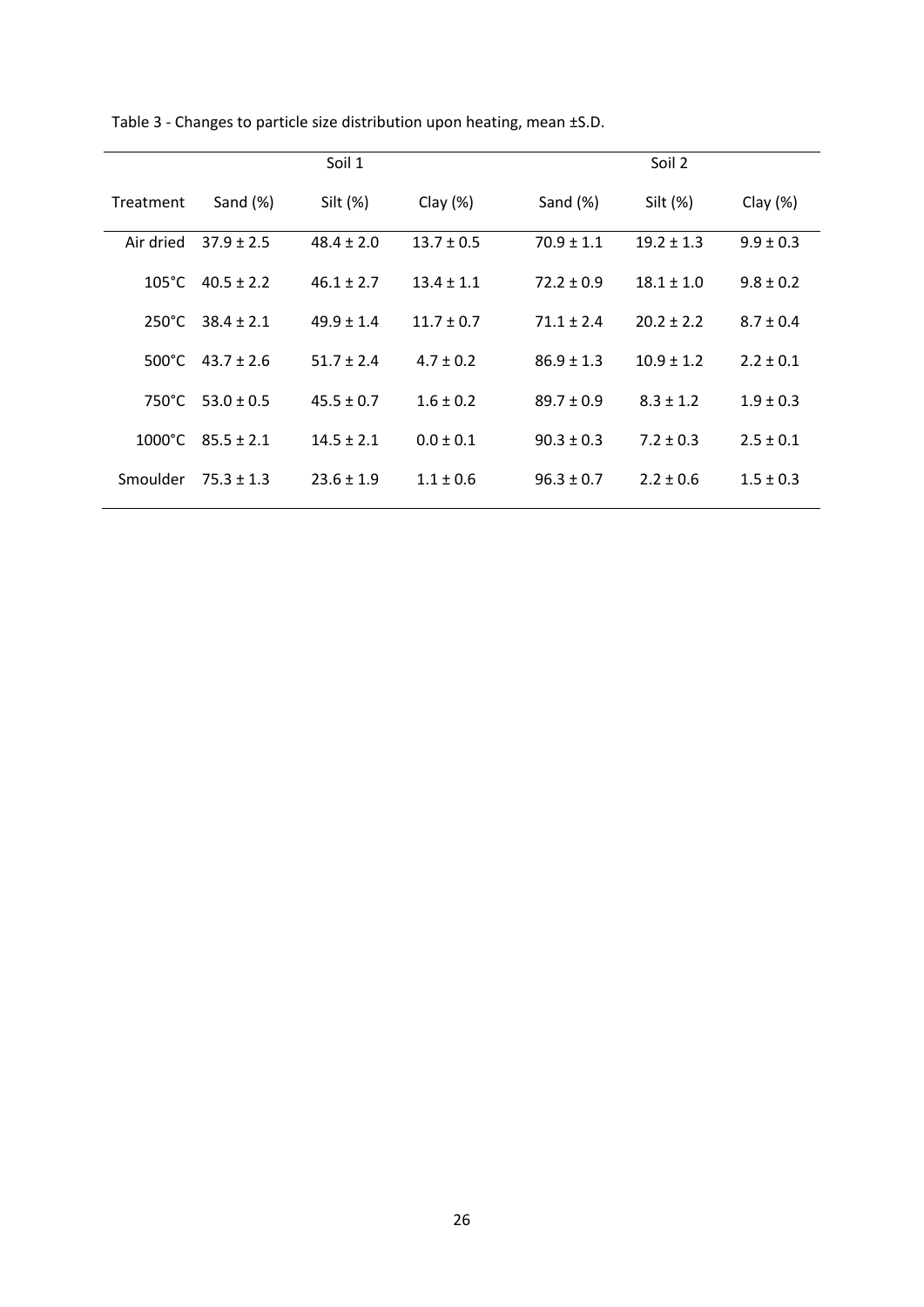Table 4 - Leaf chlorophyll content (mg/g dry mass) for soils inoculated with sterile water (control) and aerated compost tea (M.A.). Values were not

determined (n.d.) where biomass was too small for analysis. ±S.D.

|                 | Soil 1         |                  |                |                |        | Soil 2         |                |                |                |
|-----------------|----------------|------------------|----------------|----------------|--------|----------------|----------------|----------------|----------------|
|                 |                | Clover<br>Fescue |                |                | Clover |                | Fescue         |                |                |
| Treatment       | Control        | M.A.             | Control        | M.A.           |        | Control        | M.A.           | Control        | M.A.           |
| Air dried       | $20.9 \pm 2.2$ | $20.1 \pm 0.9$   | $15.2 \pm 2.7$ | $16.1 \pm 2.5$ |        | $27.5 \pm 1.8$ | $27.0 \pm 1.2$ | $9.7 \pm 1.6$  | $11.1 \pm 0.3$ |
| $105^{\circ}$ C | $22.0 \pm 1.2$ | $23.4 \pm 1.2$   | $20.6 \pm 1.7$ | $17.9 \pm 2.3$ |        | $19.2 \pm 5.3$ | $19.9 \pm 5.9$ | $20.9 \pm 2.8$ | $19.4 \pm 3.0$ |
| $250^{\circ}$ C | $25.1 \pm 1.2$ | $21.9 \pm 2.9$   | $17.7 \pm 1.1$ | $19.2 \pm 0.4$ |        | $19.0 \pm 2.9$ | $26.7 \pm 3.7$ | $18.7 \pm 1.2$ | $18.7 \pm 1.6$ |
| 500°C           | $5.8 + 1.8$    | $7.5 \pm 1.7$    | $14.3 \pm 1.3$ | $14.2 \pm 0.9$ |        | $4.8 \pm 1.2$  | $16.9{\pm}4.0$ | $12.2 \pm 0.8$ | $15.8 \pm 2.6$ |
| 750°C           | n.d.           | $18.5 \pm 1.2$   | n.d.           | n.d.           |        | n.d.           | n.d.           | n.d.           | n.d.           |
| 1000°C          | n.d.           | n.d.             | n.d.           | n.d.           |        | n.d.           | n.d.           | n.d.           | n.d.           |
| Smoulder        | n.d.           | n.d.             | n.d.           | n.d.           |        | n.d.           | n.d.           | n.d.           | n.d.           |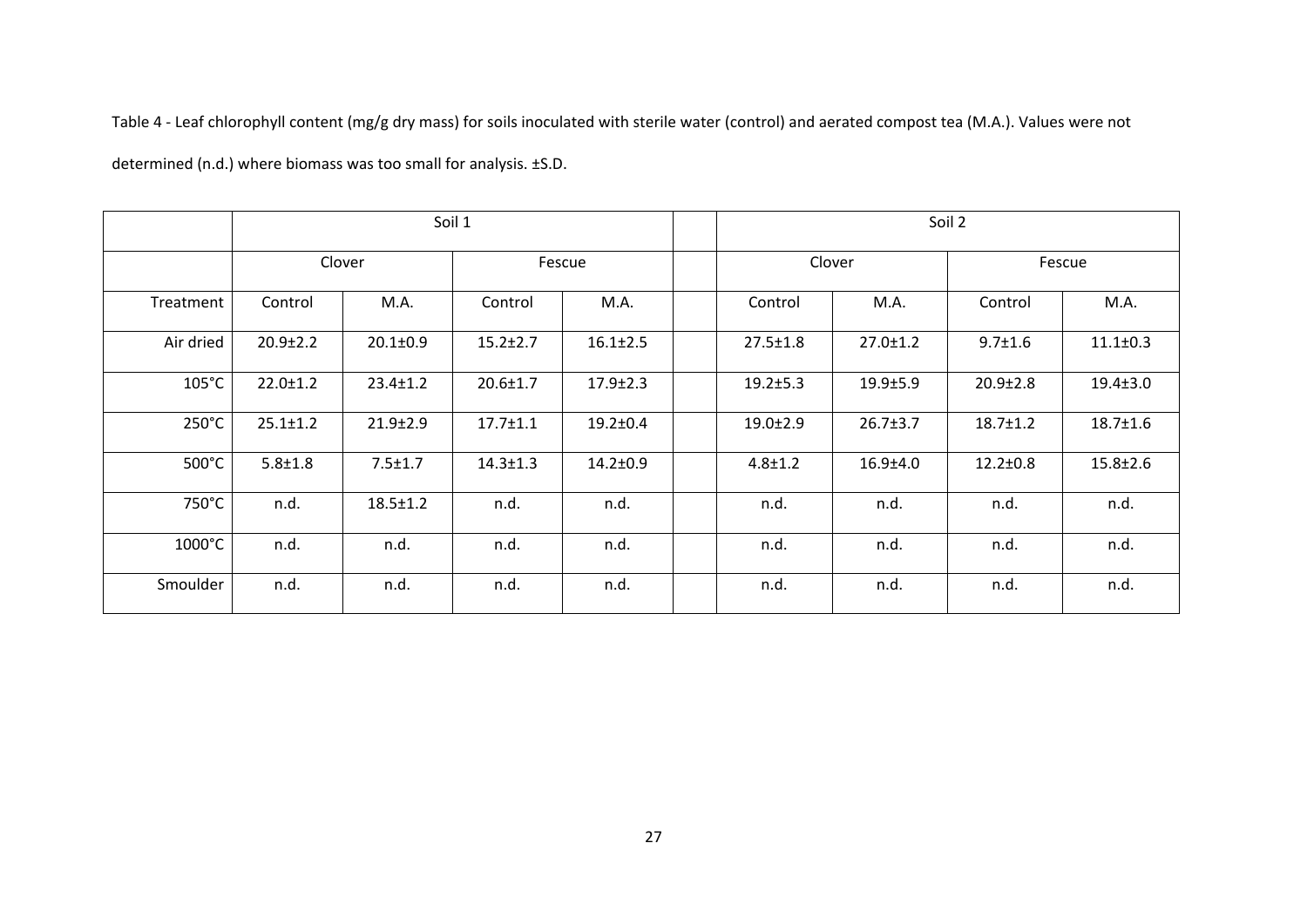|           |            | Soil 1      |            | Soil 2      |
|-----------|------------|-------------|------------|-------------|
| Treatment | Control    | M.A.        | Control    | M.A.        |
| Air dried | $24 \pm 9$ | $20 \pm 6$  | $32 \pm 4$ | $23 \pm 8$  |
| 105       | $0\pm0$    | $0 \pm 0$   | $0 \pm 0$  | $37 \pm 17$ |
| 250       | $0\pm0$    | $0 \pm 0$   | $0 \pm 0$  | $0 \pm 0$   |
| 500       | $0\pm0$    | $8 \pm 7$   | $0\pm0$    | $14 \pm 7$  |
| 750       | $0\pm0$    | $17 \pm 19$ | $0\pm0$    | $0 \pm 0$   |
| 1000      | $0\pm0$    | $0 \pm 0$   | $0\pm0$    | $0\pm0$     |

Table 5 - Root nodulation of clover in soils with microbial amendment (M.A.) and without (control), ±S.D.